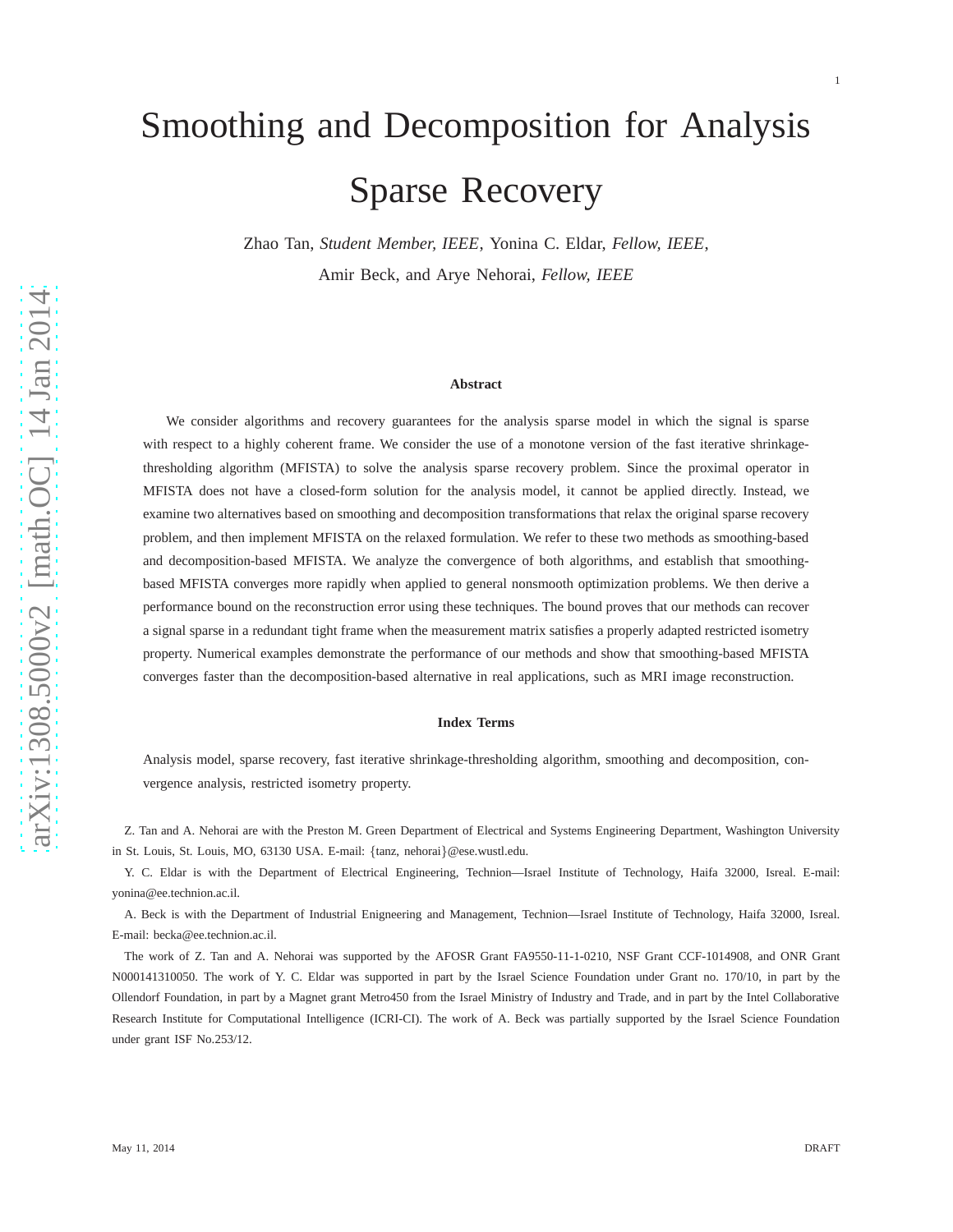#### I. INTRODUCTION

Low-dimensional signal recovery exploits the fact that many natural signals are inherently low dimensional, although they may have high ambient dimension. Prior information about the low-dimensional space can be exploited to aid in recovery of the signal of interest. Sparsity is one of the popular forms of prior information, and is the prior that underlies the growing field of compressive sensing [\[1\]](#page-24-0)-[\[4\]](#page-24-1). Recovery of sparse inputs has found many applications in areas such as imaging, speech, radar signal processing, sub-Nyquist sampling and more. A typical sparse recovery problem has the following linear form:

<span id="page-1-2"></span>
$$
b = Ax + w,\tag{1}
$$

in which  $A \in \mathbb{R}^{m \times n}$  is a measurement matrix,  $b \in \mathbb{R}^m$  is the measurement vector, and  $w \in \mathbb{R}^m$  represents the noise term. Our goal is to recover the signal  $x \in \mathbb{R}^n$ . Normally we have  $m < n$ , which indicates that the inverse problem is ill-posed and has infinitely many solutions. To find a unique solution, prior information on  $x$  must be incorporated.

In the synthesis approach to sparse recovery, it is assumed that  $x$  can be expressed as a sparse combination of known dictionary elements, represented as columns of a matrix  $D \in \mathbb{R}^{n \times p}$  with  $p \ge n$ . That is  $x = D\alpha$  with  $\alpha$ sparse, i.e., the number of non-zero elements in  $\alpha$  is far less than the length of  $\alpha$ . The main methods for solving this problem can be classified into two categories. One includes greedy methods, such as iterative hard thresholding [\[5\]](#page-24-2) and orthogonal matching pursuit [\[6\]](#page-24-3). The other is based on relaxation-type methods, such as basis pursuit [\[7\]](#page-24-4) and LASSO [\[8\]](#page-24-5). These methods can stably recover a sparse signal  $\alpha$  when the matrix AD satisfies the restricted isometry property (RIP) [\[9\]](#page-24-6)-[\[11\]](#page-24-7).

Recently, an alternative approach has became popular, which is known as the analysis method [\[12\]](#page-24-8), [\[13\]](#page-24-9). In this framework, we are given an analysis dictionary  $D^*(D \in \mathbb{R}^{n \times p})$  under which  $D^*x$  is sparse. Assuming, for example, that the  $\ell_2$  norm of the noise w is bounded by  $\varepsilon$ , the recovery problem can be formulated as

$$
\min_{\boldsymbol{x}\in\mathbb{R}^n} \|\boldsymbol{D}^*\boldsymbol{x}\|_0 \quad \text{subject to } \|\boldsymbol{b} - \boldsymbol{A}\boldsymbol{x}\|_2 \leq \varepsilon. \tag{2}
$$

Since this problem is NP hard, several greedy algorithms have been proposed to approximate it, such as thresholding [\[14\]](#page-24-10) and subspace pursuit [\[15\]](#page-24-11).

Alternatively, the nonconvex  $\ell_0$  norm can be approximated by the convex  $\ell_1$  norm leading to the following relaxed problem, referred to as analysis basis pursuit (ABP):

<span id="page-1-0"></span>
$$
\min_{\boldsymbol{x} \in \mathbb{R}^n} \|\boldsymbol{D}^*\boldsymbol{x}\|_1 \quad \text{subject to } \|\boldsymbol{b} - \boldsymbol{A}\boldsymbol{x}\|_2 \leq \varepsilon. \tag{3}
$$

ABP is equivalent to the unconstrained optimization

<span id="page-1-1"></span>
$$
\min_{\bm{x}\in\mathbb{R}^n} \frac{1}{2} \|\bm{b} - \bm{A}\bm{x}\|_2^2 + \lambda \|\bm{D}^*\bm{x}\|_1,\tag{4}
$$

which we call analysis LASSO (ALASSO). The equivalence is in the sense that for any  $\varepsilon > 0$  there exists a  $\lambda$  for which the optimal solutions of ABP and ALASSO are identical.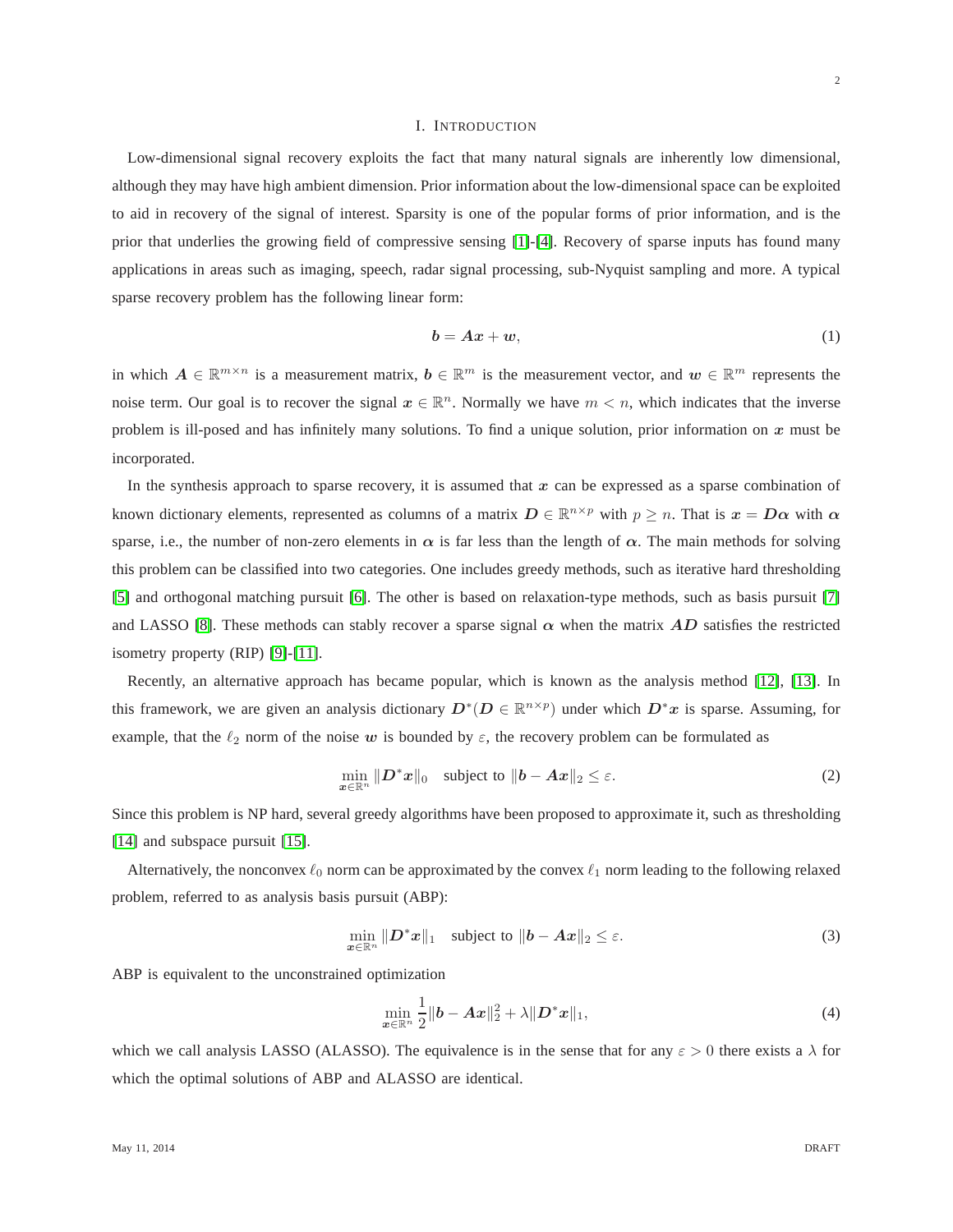3

Both optimization problems ABP and ALASSO can be solved using interior point methods [\[16\]](#page-25-0). However, when the problem dimension grows, these techniques become very slow since they require solutions of linear systems. Another suggested approach is based on alternating direction method of multipliers (ADMM) [\[17\]](#page-25-1), [\[18\]](#page-25-2). The efficiency of this method highly depends on nice structure of the matrices A. Fast versions of first-order algorithms, such as the fast iterative shrinkage-thresholding algorithm (FISTA) [\[19\]](#page-25-3), are more favorable in dealing with large dimensional data since they do not require A to have any structure. The difficulty in directly applying first-order techniques to ABP [\(3\)](#page-1-0) and ALASSO [\(4\)](#page-1-1) is the fact that the nonsmooth term  $||D^*x||_1$  is inseparable. A generalized iterative soft-thresholding algorithm was proposed in [\[20\]](#page-25-4) to tackle this difficulty. However, this approach converges relatively slow as we will show in one of our numerical examples. A common alternative is to transform the nondifferentiable problem into a smooth counterpart. In [\[21\]](#page-25-5), the authors used Nesterov's smoothingbased method [\[22\]](#page-25-6) in conjunction with continuation (NESTA) to solve ABP [\(3\)](#page-1-0), under the assumption that the matrix  $A^*A$  is an orthogonal projector. In [\[23\]](#page-25-7), a smoothed version of ALASSO [\(4\)](#page-1-1) is solved using a nonlinear conjugate gradient descent algorithm. To avoid imposing conditions on A, we focus in this paper on the ALASSO formulation [\(4\)](#page-1-1).

It was shown in [\[24\]](#page-25-8) that one can apply any fast first-order method that achieves an ε-optimal solution within  $O(\frac{1}{\sqrt{\epsilon}})$  iterations, to an  $\epsilon$  smooth-approximation of the general nonsmooth problem and obtain an algorithm with  $O(\frac{1}{\varepsilon})$  iterations. In this paper, we choose a monotone version of FISTA (MFISTA) [\[25\]](#page-25-9) as our fast first-order method, whose objective function values are guaranteed to be non-increasing. We apply the smoothing approach together with MFISTA leading to the smoothing-based MFISTA (SFISTA) algorithm. We also propose a decompositionbased MFISTA method (DFISTA) to solve the analysis sparse recovery problem. The decomposition idea is to introduce an auxiliary variable  $z$  in [\(4\)](#page-1-1) so that MFISTA can be applied in a simple and explicit manner. This decomposition approach can be traced back to [\[26\]](#page-25-10), and has been widely used for solving total variation problems in the context of image reconstruction [\[27\]](#page-25-11).

Both smoothing and decomposition based algorithms for nonsmooth optimization problems are very popular in the literature. One of the main goals of this paper is to examine their respective performance. We show that SFISTA requires lower computational complexity to reach a predetermined accuracy. Our results can be applied to a general model, and are not restricted to the analysis sparse recovery problem.

In the context of analysis sparse recovery, we show in Section [II-C](#page-6-0) that both smoothing and decomposition techniques solve the following optimization problem:

<span id="page-2-0"></span>
$$
\min_{\mathbf{z}\in\mathbb{R}^n,\mathbf{z}\in\mathbb{R}^p} \frac{1}{2} \|A\mathbf{x} - \mathbf{b}\|_2^2 + \lambda \|\mathbf{z}\|_1 + \frac{1}{2}\rho \|\mathbf{z} - \mathbf{D}^*\mathbf{x}\|_2^2,\tag{5}
$$

which we refer to as relaxed ALASSO (RALASSO). Another contribution of this paper is in proving recovery guarantees for RALASSO [\(5\)](#page-2-0). With the introduction of the restricted isometry property adapted to  $D$  (D-RIP) [\[12\]](#page-24-8), previous work [\[12\]](#page-24-8) [\[28\]](#page-25-12) studied recovery guarantees based on ABP [\(3\)](#page-1-0) and ALASSO [\(4\)](#page-1-1). Here we combine the techniques in [\[9\]](#page-24-6) and [\[28\]](#page-25-12), and obtain a performance bound on RALASSO [\(5\)](#page-2-0). We show that when  $\sigma_{2s}$  < 0.1907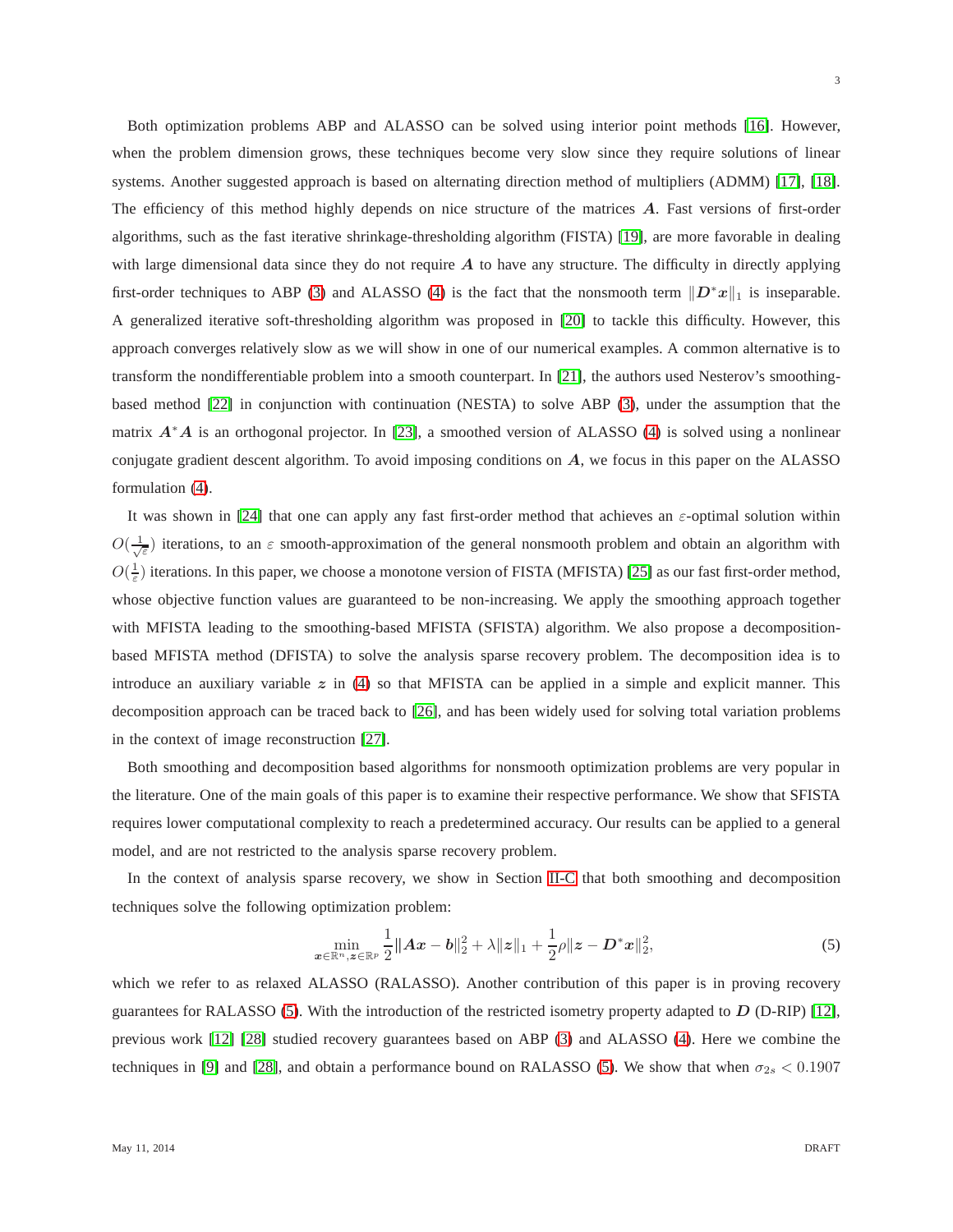and  $||D^*A^*w||_{\infty} \le \frac{\lambda}{2}$ , the solution  $\hat{x}_\rho$  of RALASSO [\(5\)](#page-2-0) satisfies

<span id="page-3-0"></span>
$$
\|\hat{\boldsymbol{x}}_{\rho} - \boldsymbol{x}\|_2 \le C_0 \sqrt{s} \lambda + C_1 \frac{\|\boldsymbol{D}^* \boldsymbol{x} - (\boldsymbol{D}^* \boldsymbol{x})_s\|_1}{\sqrt{s}} + C_2 \frac{\lambda p}{\sqrt{s}\rho},\tag{6}
$$

where p is the number of rows in  $D^*$ ,  $C_0$ ,  $C_1$ ,  $C_2$  are constants, and we use  $(x)_s$  to denote the vector consisting of the largest s entries of |x|. As a special case, choosing  $\rho \to \infty$  extends the bound in [\(6\)](#page-3-0) and obtains the reconstruction bound for ALASSO [\(4\)](#page-1-1) as long as  $\sigma_{2s} < 0.1907$ , which improves upon the results of [\[28\]](#page-25-12).

The paper is organized as follows. In Section [II,](#page-3-1) we introduce some mathematical preliminaries, and present SFISTA and DFISTA for solving RALASSO [\(5\)](#page-2-0). We analyze the convergence behavior of these two algorithms in Section [III,](#page-8-0) and show that SFISTA converges faster than DFISTA for a general model. Performance guarantees on RALASSO [\(5\)](#page-2-0) are developed in Section [IV.](#page-12-0) Finally, in Section [V](#page-15-0) we test our techniques on numerical experiments to demonstrate the effectiveness of our algorithms in solving the analysis recovery problem. We show that SFISTA performs favorably in comparison with DFISTA. A continuation method is also introduced to further accelerate the convergence speed.

Throughout the paper, we use capital italic bold letters to represent matrices and lowercase italic bold letters to represent vectors. For a given matrix  $D, D^*$  denotes the conjugate matrix. We denote by  $D^*_{\mathcal{T}}$  the matrix that maintains the rows in  $D^*$  with indices in set T, while setting all other rows to zero. Given a vector x,  $||x||_1, ||x||_2$ are the  $\ell_1, \ell_2$  norms respectively,  $\|\boldsymbol{x}\|_0$  counts the number of nonzero components which will be referred to as the  $\ell_0$ norm although it is not a norm, and  $||x||_{\infty}$  denotes the maximum absolute value of the elements in x. We use  $x[i]$ to represent the *i*th element of x. For a matrix A,  $||A||_2$  is the induced spectral norm, and  $||A||_{p,q} = \max \frac{||Ax||_p}{||x||_q}$  $\frac{\bm{A}\bm{x}_{\parallel p}}{\|\bm{x}\|_q}$  . Finally,  $\text{Re}\langle a,b\rangle = \frac{\langle a,b\rangle + \langle b,a\rangle}{2}$ . We use  $\text{argmin}\{f(x): x = z, y\}$  to denote z or y, whichever yields a smaller function value of  $f(x)$ .

## II. SMOOTHING AND DECOMPOSITION FOR ANALYSIS SPARSE RECOVERY

<span id="page-3-1"></span>In this section we present the smoothing-based and decomposition-based methods for solving ALASSO [\(4\)](#page-1-1). To do so, we first recall in Subsection [II-A](#page-3-2) some results related to proximal gradient methods that will be essential to our presentation and analysis.

#### <span id="page-3-2"></span>*A. The Proximal Gradient Method*

We begin this section with the definition of Moreau's proximal (or "prox") operator [\[29\]](#page-25-13), which is the key step in defining the proximal gradient method.

Given a closed proper convex function  $h : \mathbb{R}^n \to \mathbb{R} \cup \{\infty\}$ , the proximal operator of h is defined by

$$
\text{prox}_{h}(\boldsymbol{x}) = \underset{\boldsymbol{u} \in \mathbb{R}^n}{\arg \min} \left\{ h(\boldsymbol{u}) + \frac{1}{2} ||\boldsymbol{u} - \boldsymbol{x}||_2^2 \right\}.
$$
 (7)

The proximal operator can be computed efficiently in many important instances. For example, it can be easily obtained when h is an  $l_p$  norm  $(p \in [1,\infty))$ , or an indicator of "simple" closed convex sets such as the box, unit-simplex and the ball. More examples of proximal operators as well as a wealth of properties can be found, for example, in [\[30\]](#page-25-14) [\[31\]](#page-25-15).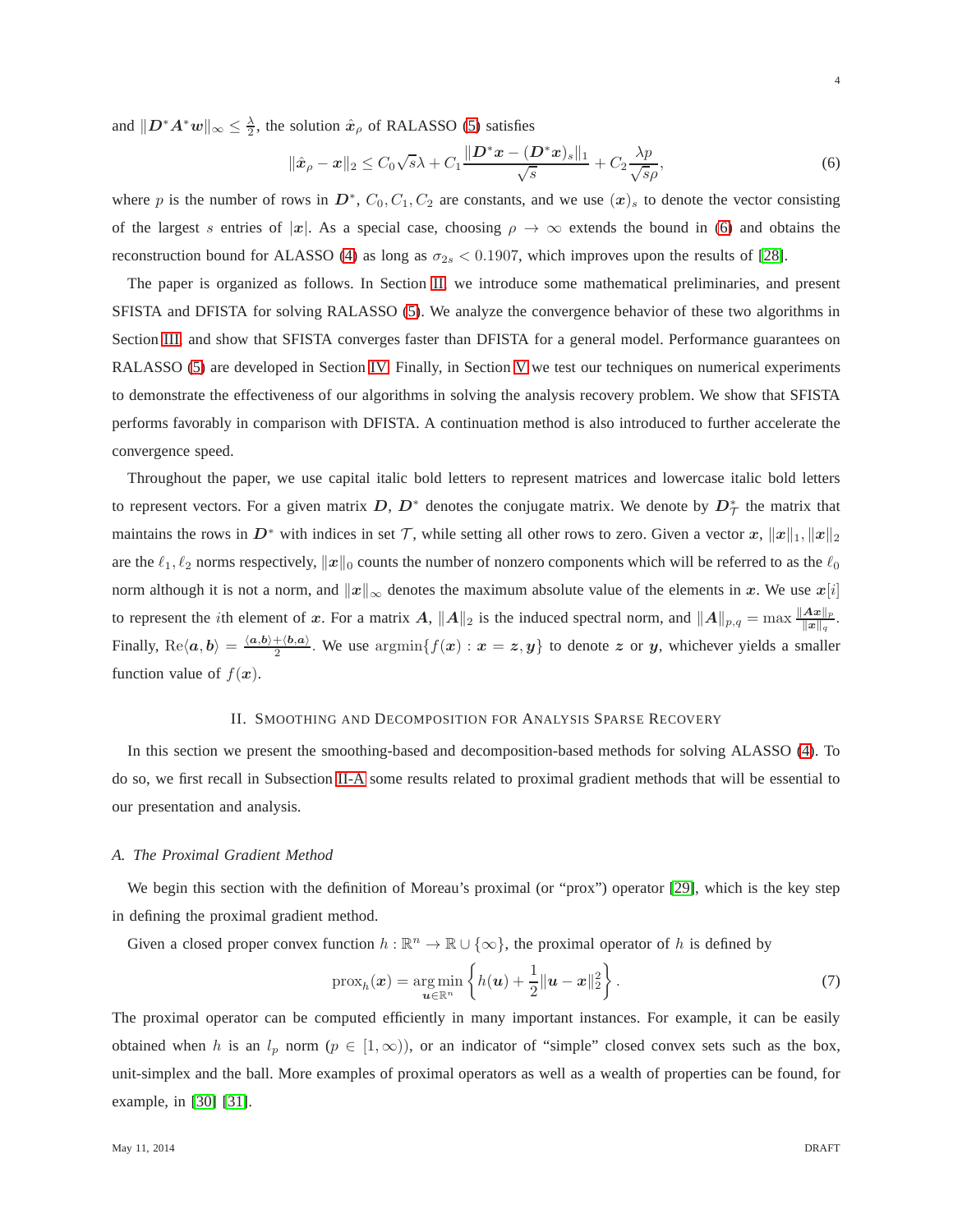The proximal operator can be used in order to compute smooth approximations of convex functions. Specifically, let h be a closed, proper, convex function, and let  $\mu > 0$  be a given parameter. Define

$$
h_{\mu}(\boldsymbol{x}) = \min_{\boldsymbol{u} \in \mathbb{R}^n} \left\{ h(\boldsymbol{u}) + \frac{1}{2\mu} ||\boldsymbol{u} - \boldsymbol{x}||_2^2 \right\}.
$$
 (8)

It is easy to see that

$$
h_{\mu}(\boldsymbol{x}) = h(\text{prox}_{\mu h}(\boldsymbol{x})) + \frac{1}{2\mu} ||\boldsymbol{x} - \text{prox}_{\mu h}(\boldsymbol{x})||_2^2.
$$
 (9)

The function  $h_{\mu}$  is called the *Moreau envelope of* h and has the following important properties (see [\[29\]](#page-25-13) for further details):

- $h_{\mu}(\boldsymbol{x}) \leq h(\boldsymbol{x}).$
- $h_{\mu}$  is continuously differentiable and its gradient is Lipschitz continuous with constant  $1/\mu$ .
- The gradient of  $h_{\mu}$  is given by

<span id="page-4-1"></span>
$$
\nabla h_{\mu}(\boldsymbol{x}) = \frac{1}{\mu} (\boldsymbol{x} - \text{prox}_{\mu h}(\boldsymbol{x})).
$$
\n(10)

One important usage of the proximal operator is in the proximal gradient method that is aimed at solving the following composite problem:

<span id="page-4-0"></span>
$$
\min_{\boldsymbol{x}\in\mathbb{R}^n} \{F(\boldsymbol{x}) + G(\boldsymbol{x})\}.
$$
\n(11)

Here  $F: \mathbb{R}^n \to \mathbb{R}$  is a continuously differentiable convex function with a continuous gradient that has Lipschitz constant  $L_{\nabla F}$ :

 $\|\nabla F(\boldsymbol{x}) - \nabla F(\boldsymbol{y})\|_2 \leq L_{\nabla F} \|\boldsymbol{x} - \boldsymbol{y}\|_2, \quad \text{ for all } \boldsymbol{x}, \boldsymbol{y} \in \mathbb{R}^n,$ 

and  $G : \mathbb{R}^n \to \mathbb{R} \cup \{\infty\}$  is an extended-valued, proper, closed and convex function. The *proximal gradient method* for solving [\(11\)](#page-4-0) takes the following form (see [\[19\]](#page-25-3), [\[32\]](#page-25-16)):

#### **Proximal Gradient Method For Solving [\(11\)](#page-4-0)**

**Input**: An upper bound  $L \geq L_{\nabla F}$ . **Step 0.** Take  $x_0 \in \mathbb{R}^n$ . **Step k.**  $(k \geq 1)$ Compute  $x_k = \text{prox}_{\frac{1}{L}G} (x_{k-1} - \frac{1}{L} \nabla F(x_{k-1}))$ .

The main disadvantage of the proximal gradient method is that it suffers from a relatively slow  $O(1/k)$  rate of convergence of the function values. An accelerated version is the *fast proximal gradient method*, also known in the literature as *fast iterative shrinkage thresholding algorithm* (FISTA) [\[19\]](#page-25-3), [\[32\]](#page-25-16). When  $G \equiv 0$ , the problem is smooth, and FISTA coincides with Nesterov's optimal gradient method [\[33\]](#page-25-17). In this paper we implement a monotone version of FISTA (MFISTA) [\[25\]](#page-25-9), which guarantees that the objective function value is non-increasing along the iterations.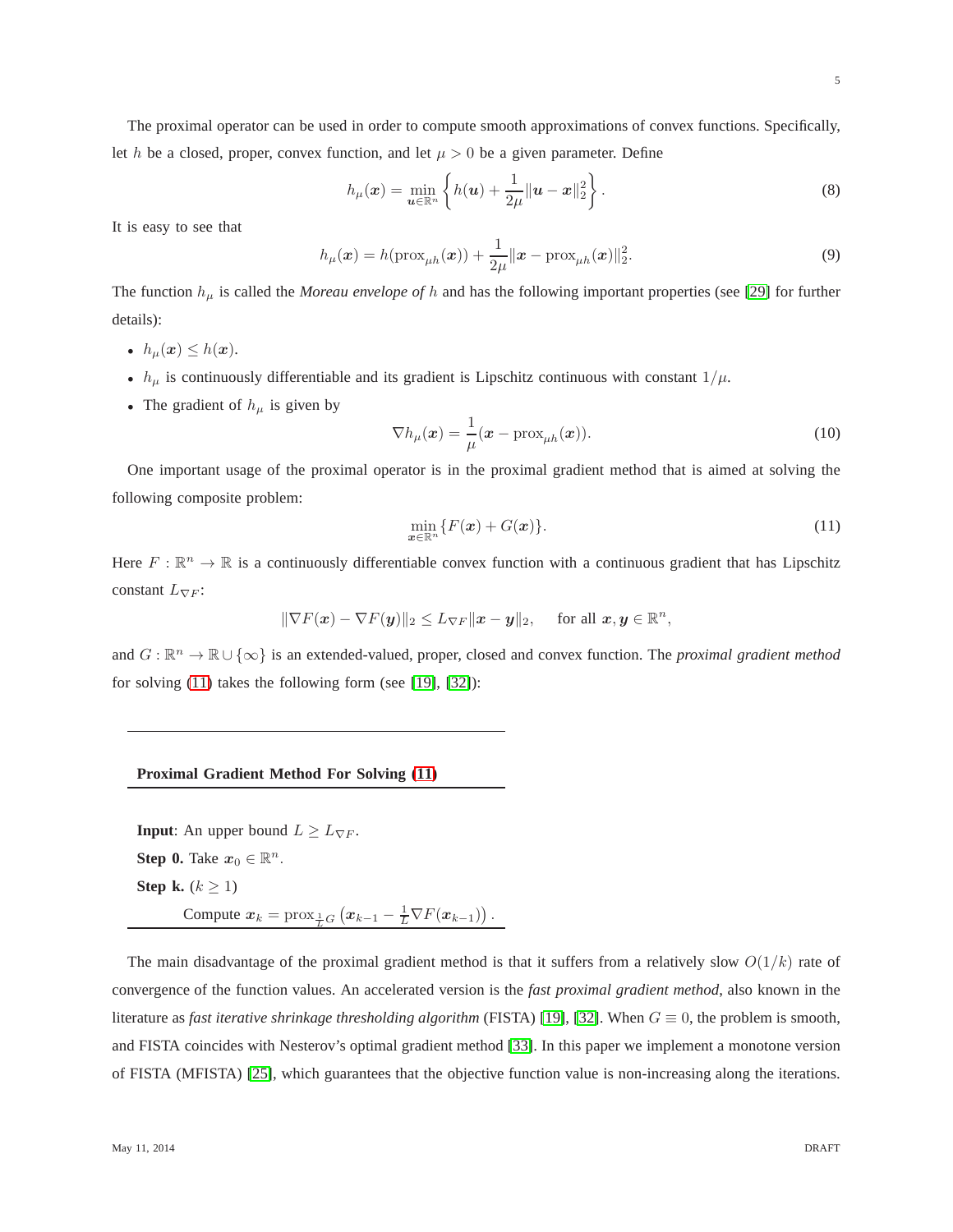## **Monotone FISTA Method (MFISTA) For Solving [\(11\)](#page-4-0)**

**Input**: An upper bound  $L \geq L_{\nabla F}$ . **Step 0.** Take  $y_1 = x_0, t_1 = 1$ . **Step k.**  $(k > 1)$  Compute  $\boldsymbol{z}_k = \text{prox}_{\frac{1}{L}G} \left( \boldsymbol{y}_k - \frac{1}{L} \nabla F(\boldsymbol{y}_k) \right).$  $t_{k+1} = \frac{1 + \sqrt{1 + 4t_k^2}}{2}.$  $x_k = \operatorname{argmin} \{ F(x) + G(x) : x = z_k, x_{k-1} \}.$  $\pmb{y}_{k+1} = \pmb{x}_k + \frac{t_k}{t_{k+1}}(\pmb{z}_k - \pmb{x}_k) + \frac{t_k-1}{t_{k+1}}(\pmb{x}_k - \pmb{x}_{k-1}).$ 

The rate of convergence of the sequence generated by MFISTA is  $O(1/k^2)$ .

<span id="page-5-2"></span>**Theorem II.1.** [\[25\]](#page-25-9) Let  $\{x_k\}_{k>0}$  be the sequence generated by MFISTA, and let  $\hat{x}$  be an optimal solution of [\(11\)](#page-4-0). *Then*

$$
F(\boldsymbol{x}_k) + G(\boldsymbol{x}_k) - F(\hat{\boldsymbol{x}}) - G(\hat{\boldsymbol{x}}) \le \frac{2L_{\nabla F} \|\boldsymbol{x}_0 - \hat{\boldsymbol{x}}\|_2^2}{(k+1)^2}.
$$
 (12)

## *B. The General Nonsmooth Model*

The general optimization model we consider in this paper is

<span id="page-5-0"></span>
$$
\min_{\boldsymbol{x}\in\mathbb{R}^n} \{H(\boldsymbol{x}) = f(\boldsymbol{x}) + g(\boldsymbol{D}^*\boldsymbol{x})\},\tag{13}
$$

where  $f : \mathbb{R}^n \to \mathbb{R}$  is a continuously differentiable convex function with a Lipschitz continuous gradient  $L_{\nabla f}$ . The function  $g : \mathbb{R}^p \to \mathbb{R} \cup \{\infty\}$  is a closed, proper convex function which is not necessarily smooth, and  $D^* \in \mathbb{R}^{p \times n}$ is a given matrix. In addition, we assume that g is Lipschitz continuous with parameter  $L_q$ :

$$
|g(\boldsymbol{z})-g(\boldsymbol{v})|\leq L_g\|\boldsymbol{z}-\boldsymbol{v}\|_2\quad\text{ for all }\boldsymbol{z},\boldsymbol{v}\in\mathbb{R}^p.
$$

This is equivalent to saying that the subgradients of g over  $\mathbb{R}^p$  are bounded by  $L_g$ :

$$
||g'(z)||_2 \leq L_g
$$
 for any  $x \in \mathbb{R}^n$  and  $g'(z) \in \partial g(z)$ .

An additional assumption we make throughout is that the proximal operator of  $\alpha g(z)$  for any  $\alpha > 0$  can be easily computed.

Directly applying MFISTA to [\(13\)](#page-5-0) requires computing the proximal operator of  $g(D^*x)$ . Despite the fact that we assume that it is easy to compute the proximal operator of  $g(z)$ , it is in general difficult to compute that of  $\alpha g(D^*x)$ . Therefore we need to transform the problem before utilizing MFISTA, in order to avoid this computation.

When considering ALASSO,  $f(x) = \frac{1}{2} ||Ax - b||_2^2$  and  $g(D^*x) = \lambda ||D^*x||_1$ . The Lipschitz constants are given by  $L_{\nabla f} = ||A||_2^2$  and  $L_g = \lambda \sqrt{p}$ . The proximal operator of  $\alpha g(z) = \alpha \lambda ||z||_1$  can be computed as

<span id="page-5-1"></span>
$$
\text{prox}_{\alpha g}(z) = \Gamma_{\lambda \alpha}(z) = [|z| - \lambda \alpha]_{+} \text{sgn}(z), \tag{14}
$$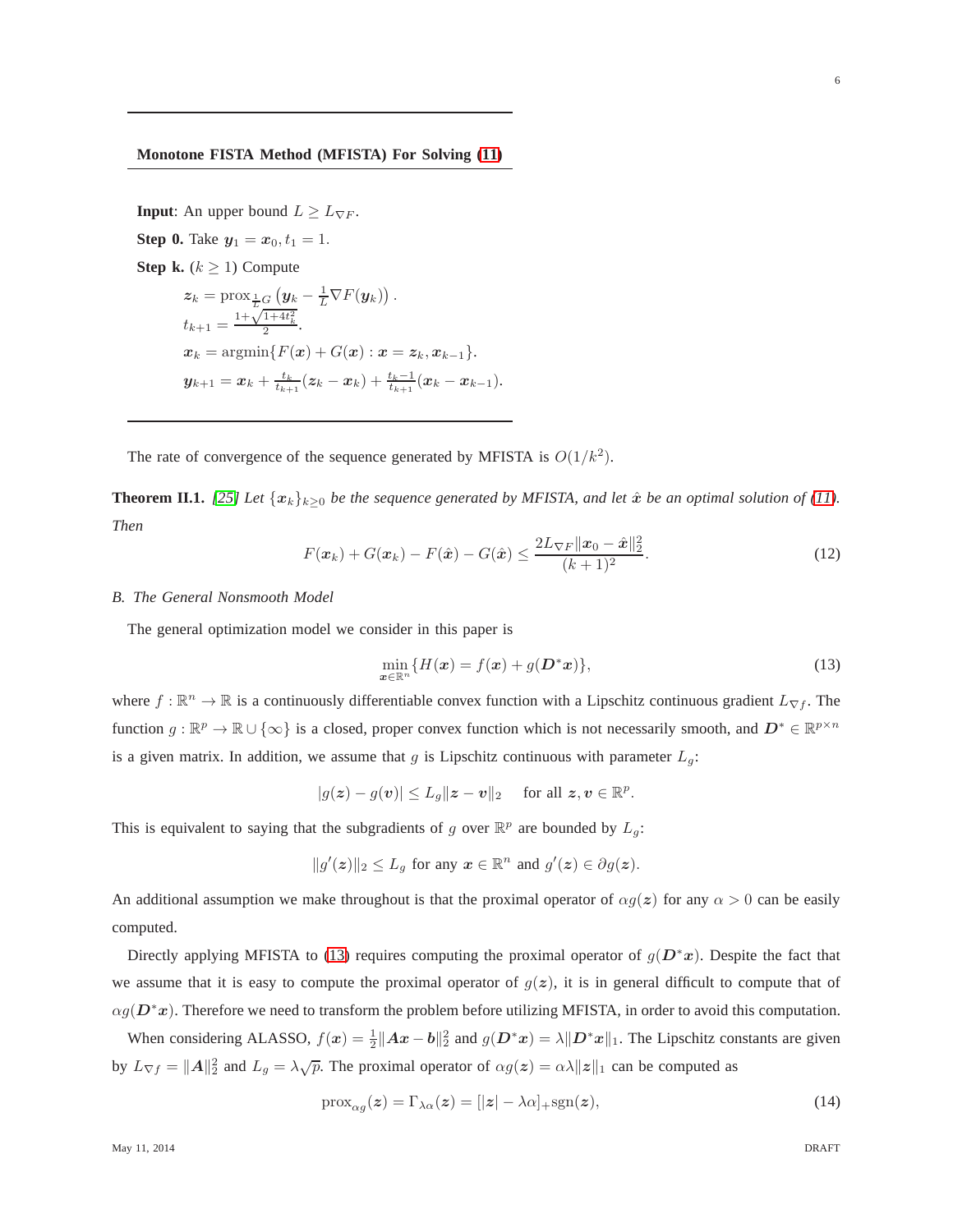where for brevity, we denote the soft shrinkage operator by  $\Gamma_{\lambda\alpha}(z)$ . Here  $[z]_+$  denotes the vector whose components are given by the maximum between  $z_i$  and 0. Note, however, that there is no explicit expression for the proximal operator of  $g(D^*x) = \lambda ||D^*x||_1$ , i.e., there is no closed form solution to

$$
\underset{\boldsymbol{u}\in\mathbb{R}^n}{\arg\min} \left\{\alpha\lambda \|\boldsymbol{D}^*\boldsymbol{u}\|_1 + \frac{1}{2}\|\boldsymbol{u}-\boldsymbol{x}\|_2^2\right\}.
$$
 (15)

In the next subsection, we introduce two popular approaches for transforming the problem [\(13\)](#page-5-0): smoothing and decomposition. We will show in Sections [II-D](#page-7-0) and [II-E](#page-8-1) that both transformations lead to algorithms which only require computation of the proximal operator of  $g(z)$ , and not that of  $g(D^*x)$ .

#### <span id="page-6-0"></span>*C. The Smoothing and Decomposition Transformations*

The first approach to transform [\(13\)](#page-5-0) is the smoothing method in which the nonsmooth function  $g(z)$  is replaced by its Moreau envelope  $g_{\mu}(z)$ , which can be seen as a smooth approximation. By letting  $z = D^*x$ , the smoothed problem becomes

<span id="page-6-1"></span>
$$
\min_{\boldsymbol{x}\in\mathbb{R}^n} \{H_{\mu}(\boldsymbol{x}) = f(\boldsymbol{x}) + g_{\mu}(\boldsymbol{D}^*\boldsymbol{x})\},\tag{16}
$$

to which MFISTA can be applied since it only requires evaluating the proximal operator of  $g(z)$ . From the general properties of the Moreau envelope, and from the fact that the norms of the subgradients of g are bounded above by  $L_g$ , we can deduce that there exists some  $\beta_1$ ,  $\beta_2 > 0$  such that  $\beta_1 + \beta_2 = L_g$  and  $g(z) - \beta_1 \mu \le g_{\mu}(z) \le$  $g(z) + \beta_2 \mu$  for all  $z \in \mathbb{R}^p$  (see [\[24\]](#page-25-8), [\[22\]](#page-25-6)). This shows that a smaller  $\mu$  leads to a finer approximation.

The second approach for transforming the problem is the decomposition method in which we consider:

<span id="page-6-2"></span>
$$
\min_{\boldsymbol{x}\in\mathbb{R}^n,\boldsymbol{z}\in\mathbb{R}^p} \left\{ G_{\rho}(\boldsymbol{x},\boldsymbol{z}) = f(\boldsymbol{x}) + g(\boldsymbol{z}) + \frac{\rho}{2} \|\boldsymbol{z} - \boldsymbol{D}^*\boldsymbol{x}\|_2^2 \right\}.
$$
\n(17)

With  $\rho \to \infty$ , this problem is equivalent to the following constrained formulation of the original problem [\(13\)](#page-5-0):

$$
\min\{f(\boldsymbol{x}) + g(\boldsymbol{z})\}
$$
  
s.t.  $\boldsymbol{z} = \boldsymbol{D}^* \boldsymbol{x}, \quad \boldsymbol{x} \in \mathbb{R}^n, \boldsymbol{z} \in \mathbb{R}^p.$  (18)

Evidently, there is a close relationship between the approximate models  $(16)$  and  $(17)$ . Indeed, fixing x and minimizing the objective function of  $(17)$  with respect to z we obtain

$$
\min_{\boldsymbol{x} \in \mathbb{R}^n, \boldsymbol{z} \in \mathbb{R}^p} \left\{ f(\boldsymbol{x}) + g(\boldsymbol{z}) + \frac{\rho}{2} || \boldsymbol{z} - \boldsymbol{D}^* \boldsymbol{x} ||_2^2 \right\}
$$
\n
$$
= \min_{\boldsymbol{x} \in \mathbb{R}^n} \left\{ f(\boldsymbol{x}) + g_{\frac{1}{\rho}}(\boldsymbol{D}^* \boldsymbol{x}) \right\}.
$$
\n(19)

Therefore, the two models are equivalent in the sense that their optimal solution set (limited to  $x$ ) is the same when  $\mu = \frac{1}{\rho}$ . For analysis sparse recovery, both transformations lead to RALASSO [\(5\)](#page-2-0). However, as we shall see, the resulting smoothing-based and decomposition-based algorithms and their analysis are very different.

7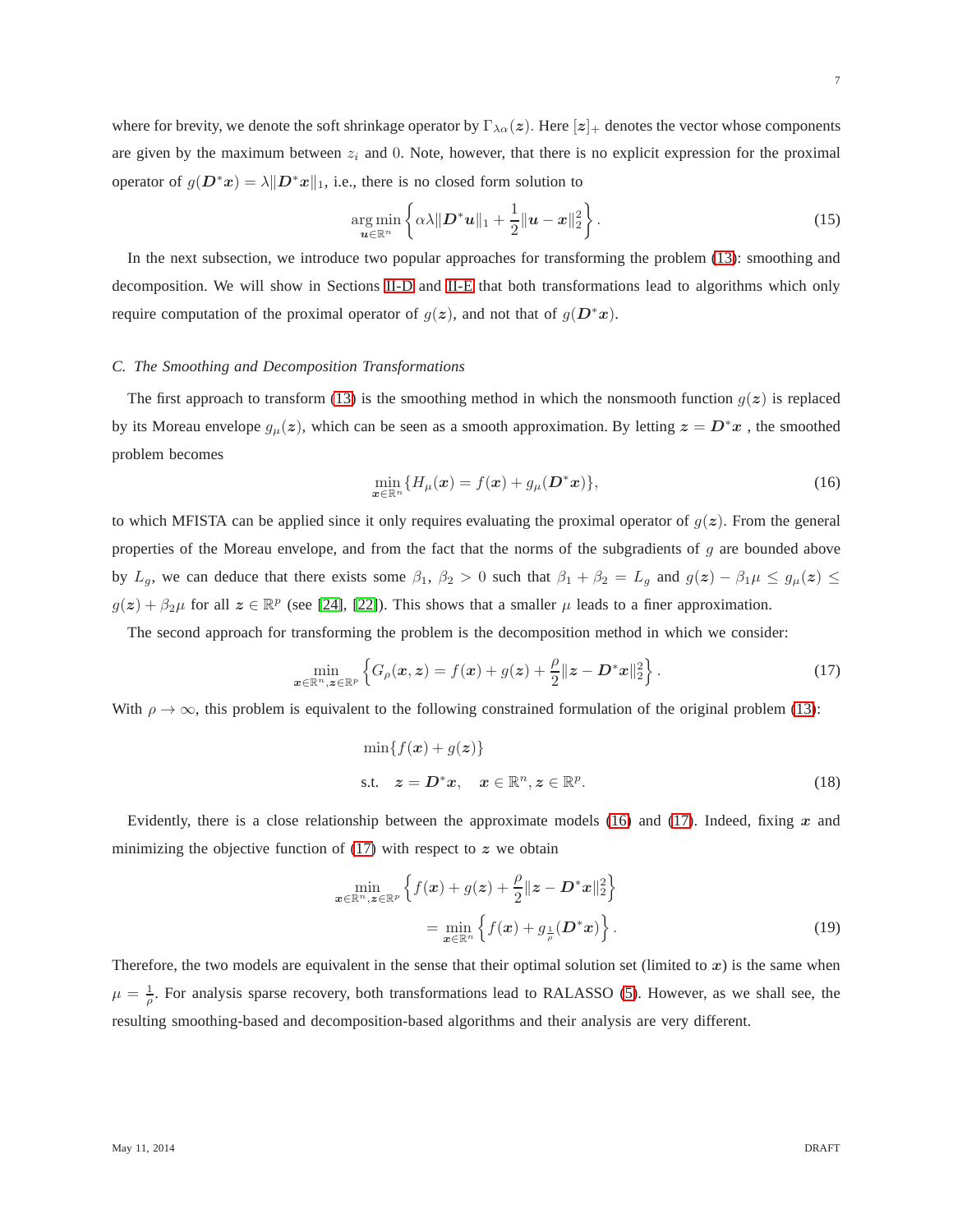## <span id="page-7-0"></span>*D. The Smoothing-Based Method*

Since [\(16\)](#page-6-1) is a smooth problem we can apply an optimal first-order method such as MFISTA with  $F = H_{\mu}$  $f(x) + g_\mu(D^*x)$  and  $G \equiv 0$  in equation [\(11\)](#page-4-0). The Lipschitz constant of  $H_\mu$  is given by  $L_{\nabla f} + \frac{\|D\|_2^2}{\mu}$ , and according to [\(10\)](#page-4-1) the gradient of  $\nabla g_\mu(D^*x)$  is equal to  $\frac{1}{\mu}D(D^*x-\text{prox}_{\mu g}(D^*x))$ . The expression  $\text{prox}_{\mu g}(D^*x)$ is calculated by first computing  $prox_{\mu q}(z)$ , and then letting  $z = D^*x$ .

Returning to the analysis sparse recovery problem, after smoothing we obtain

<span id="page-7-1"></span>
$$
\min_{\mathbf{x} \in \mathbb{R}^n} \left\{ H_\mu(\mathbf{x}) = \frac{1}{2} ||\mathbf{A}\mathbf{x} - \mathbf{b}||_2^2 + g_\mu(\mathbf{D}^* \mathbf{x}) \right\},\tag{20}
$$

where

$$
g_{\mu}(\mathbf{D}^*\mathbf{x}) = \min_{\mathbf{u}} \left\{ \lambda \|\mathbf{u}\|_1 + \frac{1}{2\mu} \|\mathbf{u} - \mathbf{D}^*\mathbf{x}\|_2^2 \right\}
$$

$$
= \sum_{i=1}^p \lambda \mathcal{H}_{\lambda\mu}((\mathbf{D}^*\mathbf{x})[i]).
$$

The function  $\mathcal{H}_{\alpha}(x)$  with parameter  $\alpha > 0$  is the so-called Huber function [\[34\]](#page-25-18), and is given by

$$
\mathcal{H}_{\alpha}(x) = \begin{cases} \frac{1}{2\alpha}x^2 & \text{if } |x| < \alpha \\ |x| - \frac{\alpha}{2} & \text{otherwise.} \end{cases}
$$
 (21)

From [\(14\)](#page-5-1), the gradient of  $g_{\mu}(\mathbf{D}^*\mathbf{x})$  is equal to

$$
\nabla g_{\mu}(\mathbf{D}^*x) = \frac{1}{\mu} \mathbf{D}(\mathbf{D}^*x - \Gamma_{\lambda\mu}(\mathbf{D}^*x)).
$$
\n(22)

Applying MFISTA to [\(20\)](#page-7-1), results in the SFISTA algorithm, summarized in Algorithm 1.

#### **Algorithm1: Smoothing-based MFISTA (SFISTA)**

**Input**: An upper bound  $L \ge ||A||_2^2 + \frac{||D||_2^2}{\mu}$ . **Step 0.** Take  $y_1 = x_0, t_1 = 1$ . **Step k.**  $(k \geq 1)$  Compute  $\nabla f(\mathbf{y}_k) = \mathbf{A}^*(\mathbf{A}\mathbf{y}_k - \mathbf{b}).$  $\nabla g_\mu(\boldsymbol{D}^* \boldsymbol{x}_{k-1}) = \frac{1}{\mu} \boldsymbol{D} (\boldsymbol{D}^* \boldsymbol{x}_{k-1} - \Gamma_{\lambda \mu} (\boldsymbol{D}^* \boldsymbol{x}_{k-1})).$  $\bm{z}_k = \bm{y}_k - \frac{1}{L}(\nabla f(\bm{y}_k) + \nabla g_{\mu}(\bm{D}^* \bm{x}_{k-1})).$  $t_{k+1} = \frac{1 + \sqrt{1 + 4t_k^2}}{2}.$  $x_k = \text{argmin} \{ H_\mu(x) : x = z_k, x_{k-1} \}.$  $\bm{y}_{k+1} = \bm{x}_k + \frac{t_k}{t_{k+1}}(\bm{z}_k - \bm{x}_k) + \frac{t_k-1}{t_{k+1}}(\bm{x}_k - \bm{x}_{k-1}).$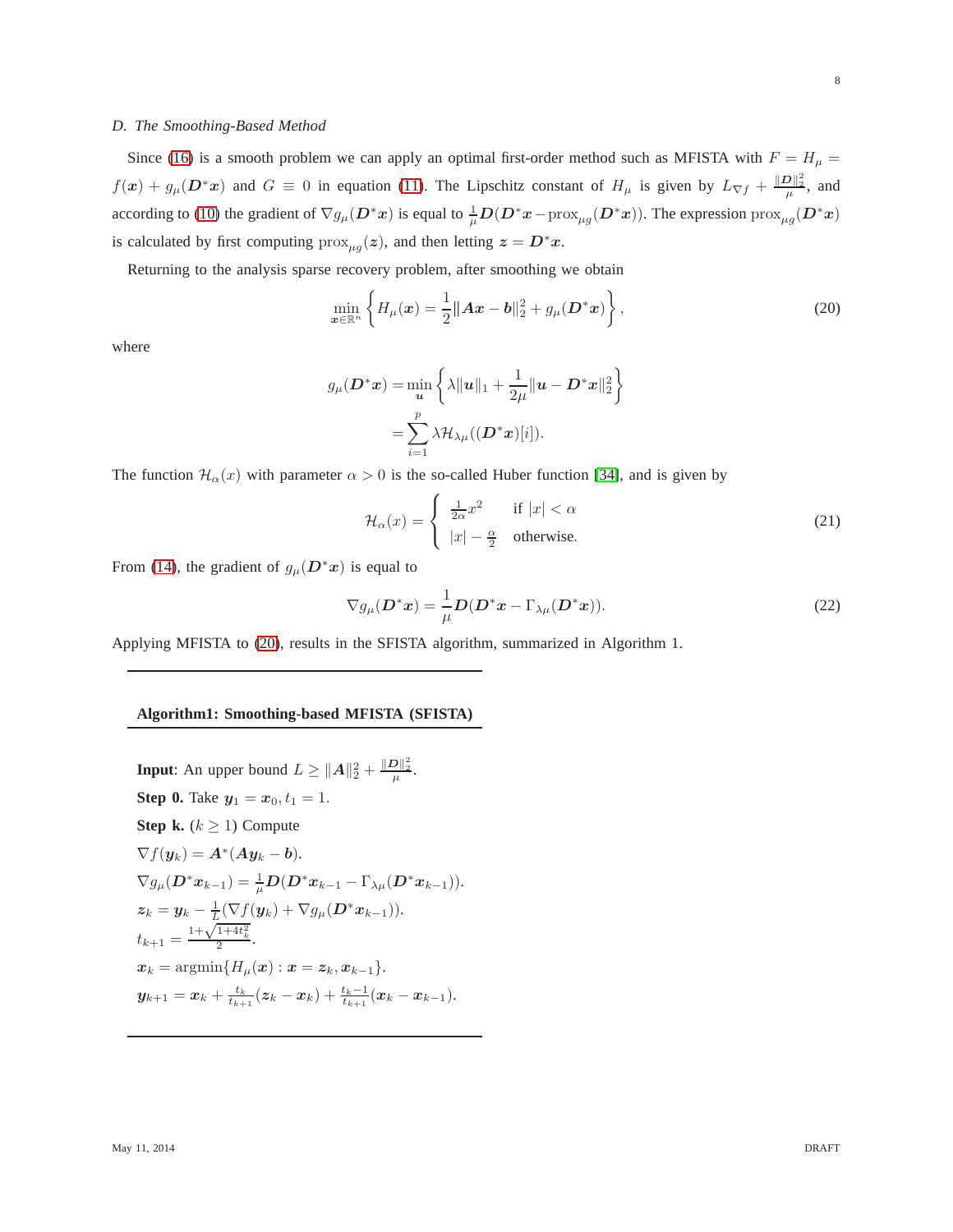## <span id="page-8-1"></span>*E. The Decomposition-Based Method*

We can also employ MFISTA on the decomposition model

$$
\min_{\boldsymbol{x}\in\mathbb{R}^n,\boldsymbol{z}\in\mathbb{R}^p} \{G_{\rho}(\boldsymbol{x},\boldsymbol{z})=F_{\rho}(\boldsymbol{x},\boldsymbol{z})+G(\boldsymbol{x},\boldsymbol{z})\},\tag{23}
$$

where we take the smooth part as  $F_{\rho}(x, z) = f(x) + \frac{\rho}{2} ||z - D^*x||_2^2$  and the nonsmooth part as  $G(x, z) = g(z)$ . In order to apply MFISTA to [\(17\)](#page-6-2), we need to compute the proximal operator of  $\alpha G$  for a given constant  $\alpha > 0$ , which is given by

$$
\operatorname{prox}_{\alpha G}(\boldsymbol{x}, \boldsymbol{z}) = \begin{pmatrix} \boldsymbol{x} \\ \operatorname{prox}_{\alpha g}(\boldsymbol{z}) \end{pmatrix} . \tag{24}
$$

In RALASSO [\(5\)](#page-2-0),  $G(x, z) = \lambda ||z||_1$  and  $F_\rho(x, z) = \frac{1}{2} ||Ax - b||_2^2 + \frac{1}{2}\rho ||z - D^*x||_2^2$ . Therefore,

$$
\operatorname{prox}_{\alpha G}(\boldsymbol{x}, \boldsymbol{z}) = \begin{pmatrix} \boldsymbol{x} \\ \Gamma_{\lambda \alpha}(\boldsymbol{z}) \end{pmatrix} . \tag{25}
$$

The Lipschitz constant of  $\nabla F$  is equal to  $(\Vert \mathbf{A} \Vert_2^2 + \rho(1 + \Vert \mathbf{D} \Vert_2^2))$ . By applying MFISTA directly, we have the DFISTA algorithm, stated in Algorithm 2.

## **Algorithm 2:Decomposition-based MFISTA (DFISTA)**

**Input:** An upper bound 
$$
L \geq (\|A\|_2^2 + \rho(1 + \|D\|_2^2)).
$$
  
\n**Step 0.** Take  $u_1 = x_0, v_1 = z_0, t_1 = 1$ .  
\n**Step k.**  $(k \geq 1)$  Compute  
\n
$$
\nabla_x F_\rho(u_k, v_k) = A^*(Au_k - b) + \rho D(D^*u_k - v_k).
$$
\n
$$
\nabla_z F_\rho(u_k, v_k)) = \rho(v_k - D^*u_k).
$$
\n
$$
p_k = u_k - \frac{1}{L} \nabla_x F_\rho(u_k, v_k).
$$
\n
$$
q_k = \Gamma_{\frac{\lambda}{L}}(v_k - \frac{1}{L} \nabla_z F_\rho(u_k, v_k)).
$$
\n
$$
t_{k+1} = \frac{1 + \sqrt{1 + 4t_k^2}}{2}.
$$
\n
$$
(x_k, z_k)
$$
\n
$$
= \operatorname{argmin} \{G_\rho(x, z) : (x, z) = (p_k, q_k), (x_{k-1}, z_{k-1})\}.
$$
\n
$$
u_{k+1} = x_k + \frac{t_k}{t_{k+1}}(p_k - x_k) + \frac{t_k - 1}{t_{k+1}}(x_k - x_{k-1}).
$$
\n
$$
v_{k+1} = z_k + \frac{t_k}{t_{k+1}}(q_k - z_k) + \frac{t_k - 1}{t_{k+1}}(z_k - z_{k-1}).
$$

#### III. CONVERGENCE ANALYSIS

<span id="page-8-0"></span>In this section we analyze the convergence behavior of both the smoothing-based and decomposition-based methods. Convergence of smoothing algorithms has been treated in [\[22\]](#page-25-6), [\[24\]](#page-25-8). In order to make the paper self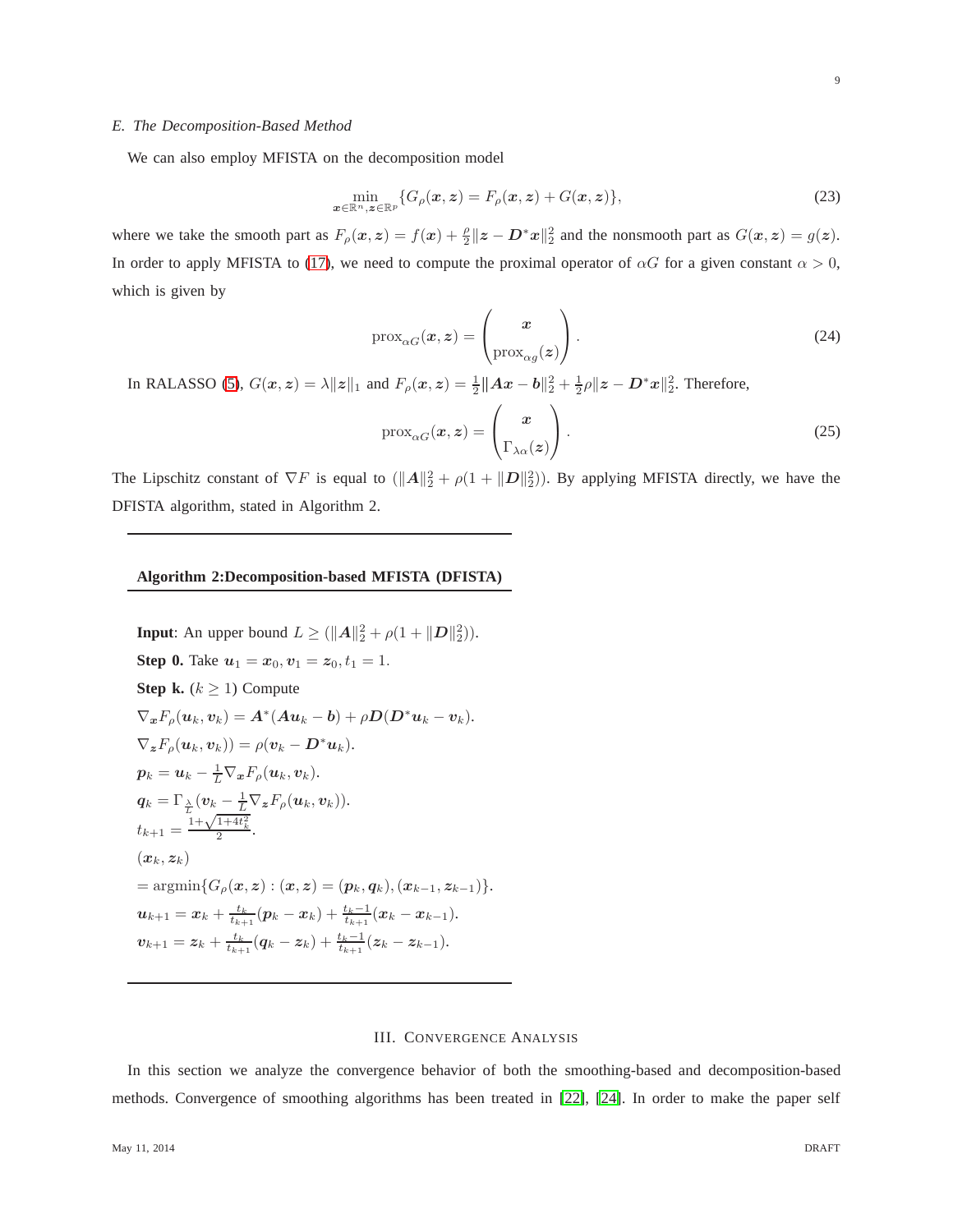contained, we quote the main results here. We then analyze the convergence of the decomposition approach. Both methods require the same type of operations at each iteration: the computation of the gradient of the smooth function f, and of the proximal operator corresponding to  $\alpha g$ , which means that they have the same computational cost per iteration. However, we show that smoothing converges faster than decomposition based methods. Specifically, the smoothing-based algorithm is guaranteed to generate an  $\varepsilon$ -optimal solution within  $O(1/\varepsilon)$  iterations, whereas the decomposition-based approach requires  $O(1/\varepsilon^{1.5})$  iterations. We prove the results by analyzing SFISTA and DFISTA for the general problem [\(13\)](#page-5-0), however, the same analysis can be easily extended to other optimal first-order methods, such as the one described in [\[22\]](#page-25-6).

#### *A. Convergence of the Smoothing-Based Method*

For SFISTA the sequence  $\{x_k\}$  satisfies the following relationship [\[25\]](#page-25-9):

$$
H_{\mu}(\boldsymbol{x}_{k}) - H_{\mu}(\hat{\boldsymbol{x}}_{\mu}) \le \frac{2\left(L_{\nabla f} + \frac{\|\boldsymbol{D}\|_{2}^{2}}{\mu}\right)\Lambda_{1}}{(k+1)^{2}},\tag{26}
$$

where  $\Lambda_1$  is an upper bound on the expression  $\|\hat{x}_{\mu} - x_0\|_2$  with  $\hat{x}_{\mu}$  being an arbitrary optimal solution of the smoothed problem [\(16\)](#page-6-1), and  $x_0$  is the initial point of the algorithm. Of course, this rate of convergence is problematic since we are more interested in bounding the expression  $H(x_k)-\hat{H}$  rather than the expression  $H_\mu(x_k)-H_\mu(\hat{x}_\mu)$ , which is in terms of the smoothed problem. Here,  $\hat{H}$  stands for the optimal value for original nonsmooth problem [\(13\)](#page-5-0). For that, we can use the following result from [\[24\]](#page-25-8).

**Theorem III.1.** [\[24\]](#page-25-8) Let  $\{x_k\}$  be the sequence generated by applying MFISTA to the problem [\(16\)](#page-6-1). Let  $x_0$  be the *initial point and let*  $\hat{x}$  *denote the optimal solution of* [\(13\)](#page-5-0)*. An*  $\varepsilon$ -*optimal solution of* (13)*, i.e.*  $|H(x_k) - H(\hat{x})| \leq \varepsilon$ *, is obtained in the smoothing-based method using MFISTA after at most*

$$
K = 2||\mathbf{D}||_2\sqrt{L_g\Lambda_1}\frac{1}{\varepsilon} + \sqrt{L_{\nabla f}\Lambda_1}\frac{1}{\sqrt{\varepsilon}}
$$
\n(27)

*iterations with* µ *chosen as*

$$
\mu = \sqrt{\frac{\|\mathbf{D}\|_2^2}{L_g}} \frac{\varepsilon}{\sqrt{\|\mathbf{D}\|_2^2 L_g} + \sqrt{\|\mathbf{D}\|_2^2 L_g + L_{\nabla f}\varepsilon}},\tag{28}
$$

*in which*  $L_g$  *and*  $L_{\nabla f}$  *are the Lipschitz constants of g and the gradient function of f in* [\(13\)](#page-5-0)*, and*  $\Lambda_1 = ||x_0 - \hat{x}_\mu||_2$ . *We use*  $\hat{x}_{\mu}$  *to denote the optimal solution of problem* [\(16\)](#page-6-1)*.* 

**Remarks:** For analysis sparse recovery using SFISTA,  $L_g = \lambda p^{\frac{1}{2}}$  and  $L_{\nabla f} = ||A||_2^2$ , which can be plugged into the expressions in the theorem.

## *B. Convergence of the Decomposition-Based Method*

A key property of the decomposition model [\(17\)](#page-6-2) is that its minimal value is bounded above by the optimal value  $\hat{H}$  in the original problem [\(13\)](#page-5-0).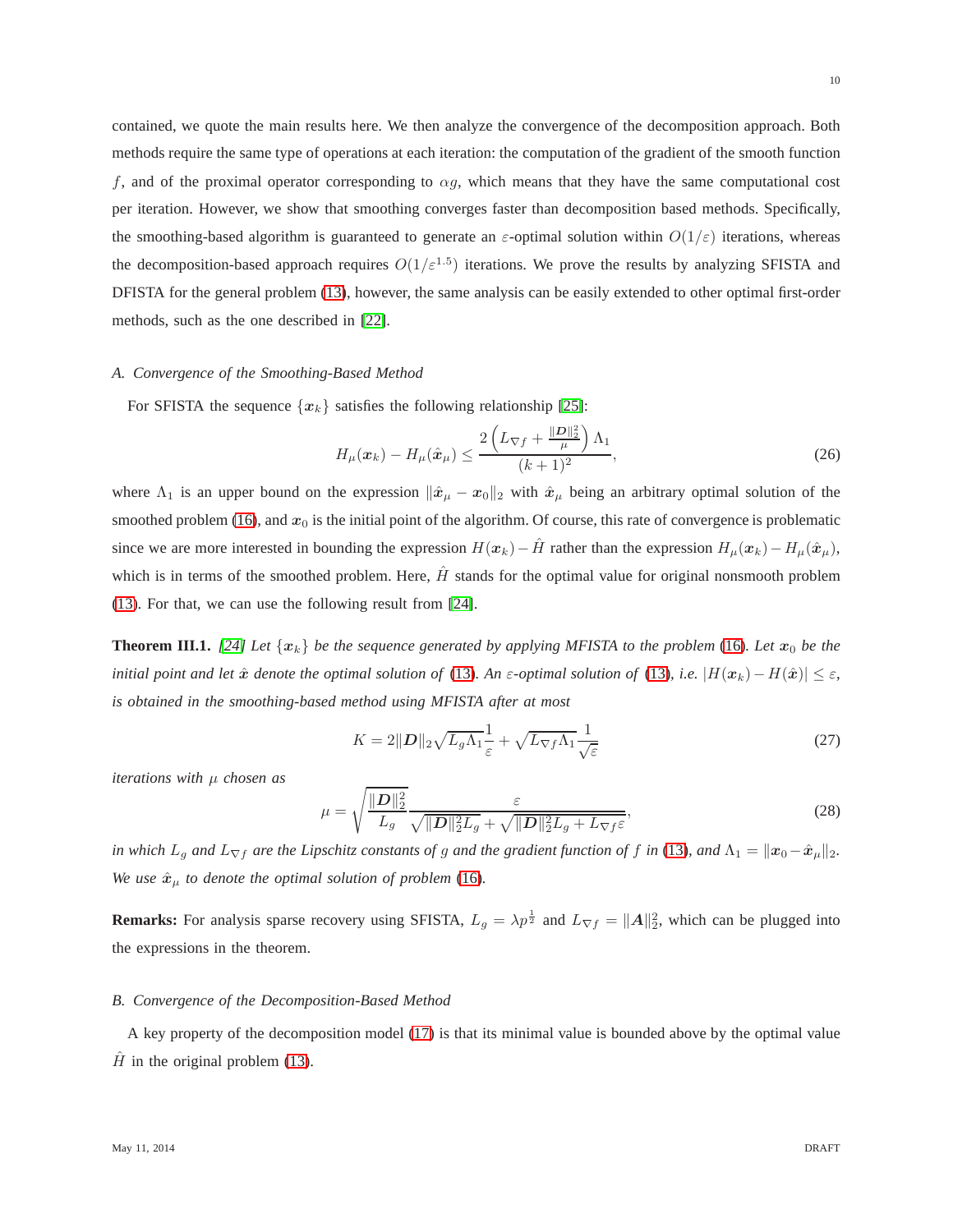<span id="page-10-0"></span>**Lemma III.1.** Let  $\hat{G}_{\rho}$  be the optimal value of problem [\(17\)](#page-6-2) and  $\hat{H}$  be the optimal value of problem [\(13\)](#page-5-0). Then  $\hat{G}_{\rho} \leq \hat{H}$ .

**Proof:** The proof follows from adding the constraint  $z = D^*x$  to the optimization:

$$
\hat{G}_{\rho} = \min_{\mathbf{x} \in \mathbb{R}^n, \mathbf{z} \in \mathbb{R}^p} \left\{ f(\mathbf{x}) + g(\mathbf{z}) + \frac{\rho}{2} ||\mathbf{z} - \mathbf{D}^* \mathbf{x}||_2^2 \right\}
$$
\n
$$
\leq \min_{\mathbf{x} \in \mathbb{R}^n, \mathbf{z} \in \mathbb{R}^p, \mathbf{z} = \mathbf{D}^* \mathbf{x}} \left\{ f(\mathbf{x}) + g(\mathbf{z}) + \frac{\rho}{2} ||\mathbf{z} - \mathbf{D}^* \mathbf{x}||_2^2 \right\}
$$
\n
$$
= \min_{\mathbf{x} \in \mathbb{R}^n} \left\{ f(\mathbf{x}) + g(\mathbf{D}^* \mathbf{x}) \right\},
$$
\n(29)

which is equal to  $H$ .

The next theorem is our main convergence result establishing that an  $\varepsilon$ -optimal solution can be reached after  $O(1/\varepsilon^{1.5})$  iterations. By assuming that the functions f and g are nonnegative, which is not an unusual assumption, we have the following theorem.

**Theorem III.2.** Let  $\{x_k, z_k\}$  be the sequences generated by applying MFISTA to [\(17\)](#page-6-2) with both f and g both *being nonnegative functions. The initial point is taken as*  $(x_0, z_0)$  *with*  $z_0 = D^*x_0$ *. Let*  $\hat{x}$  *denote the optimal solution of the original problem* [\(13\)](#page-5-0)*. An*  $\varepsilon$ -*optimal solution of problem* (13)*, i.e.*  $|H(x_k) - H(\hat{x})| \leq \varepsilon$ *, is obtained using the decomposition-based method after at most*

$$
K = \max\left\{\frac{16\sqrt{(1+||\mathbf{D}||^2\Lambda_2H(\mathbf{x}_0))}L_g}{\varepsilon^{1.5}}, \frac{2\sqrt{L_{\nabla f}\Lambda_2}}{\sqrt{\varepsilon}}\right\}
$$
(30)

*iterations of MFISTA with* ρ *chosen as*

$$
\rho = \left(\frac{L_g \sqrt{2H(x_0)} K^2}{2(1 + ||\mathbf{D}||^2) \Lambda_2}\right)^{2/3}.
$$
\n(31)

*Here*  $L_g$  and  $L_{\nabla f}$  are the Lipschitz constants for g and the gradient function of f in [\(13\)](#page-5-0), and  $\Lambda_2 = \|x_0 - \hat{x}_\rho\|_2^2 +$  $||z_0 - \hat{z}_\rho||_2^2$ . We use  $\hat{x}_\rho, \hat{z}_\rho$  to denote the optimal solutions to [\(17\)](#page-6-2).

**Proof:** Since the monotone version of FISTA is applied we have

$$
f(\mathbf{x}_k) + g(\mathbf{z}_k) + \frac{\rho}{2} ||\mathbf{z}_k - \mathbf{D}^* \mathbf{x}_k||_2^2
$$
  
=  $G_\rho(\mathbf{x}_k, \mathbf{z}_k) \le G_\rho(\mathbf{x}_0, \mathbf{z}_0) = f(\mathbf{x}_0) + g(\mathbf{D}^* \mathbf{x}_0) = H(\mathbf{x}_0).$  (32)

With the assumption that  $f$  and  $g$  are nonnegative, it follows that

<span id="page-10-2"></span>
$$
\frac{\rho}{2}||z_k-\boldsymbol{D}^*x_k||_2^2\leq H(x_0),
$$

and therefore

<span id="page-10-1"></span>
$$
||z_k - D^* x_k||_2 \le \sqrt{\frac{2H(x_0)}{\rho}}.
$$
\n(33)

The gradient of  $f(x) + \frac{\rho}{2} ||z - D^*x||_2^2$ , is Lipschitz continuous with parameter  $(L_{\nabla f} + \rho(1 + ||D||_2^2))$ . According to [\[25\]](#page-25-9), by applying MFISTA, we obtain a sequence  $\{(x_k, z_k)\}\$  satisfying

$$
G_{\rho}(\boldsymbol{x}_k, \boldsymbol{z}_k) - \hat{G}_{\rho} \le \frac{2(L_{\nabla f} + \rho(1 + ||\boldsymbol{D}||_2^2))\Lambda_2}{k^2}.
$$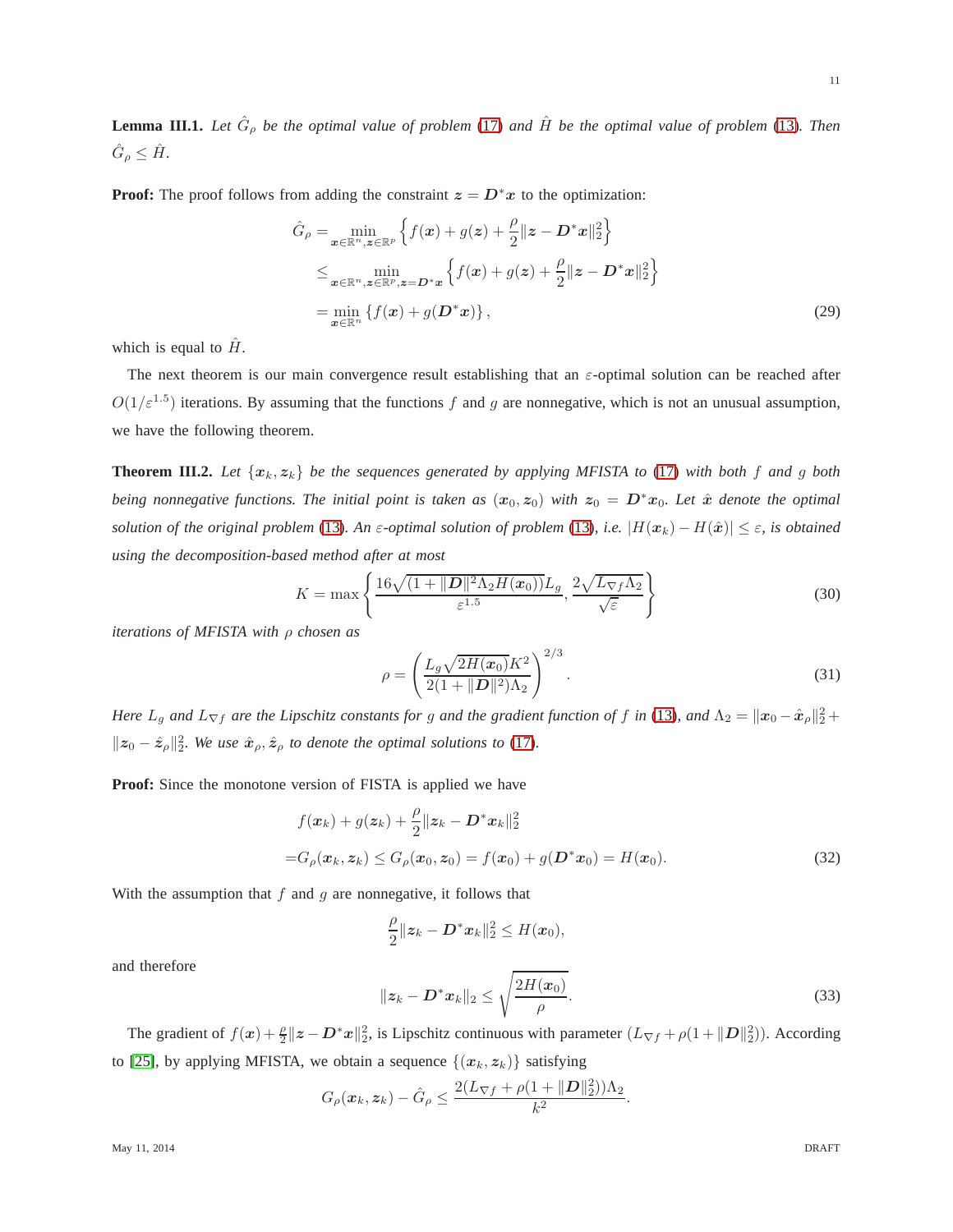Using lemma [III.1](#page-10-0) and the notation

$$
A = 2L_{\nabla f} \Lambda_2, B = 2(1 + ||\boldsymbol{D}||_2^2)\Lambda_2,
$$

we have

<span id="page-11-0"></span> $G_{\rho}(\boldsymbol{x}_{k},\boldsymbol{z}_{k})-\hat{H}\leq\frac{A+\rho B}{k^{2}}$  $k<sup>2</sup>$  $(34)$ 

We therefore conclude that

$$
H(\boldsymbol{x}_k) = f(\boldsymbol{x}_k) + g(\boldsymbol{D}^* \boldsymbol{x}_k)
$$
  
\n
$$
= f(\boldsymbol{x}_k) + g(\boldsymbol{z}_k) + g(\boldsymbol{D}^* \boldsymbol{x}_k) - g(\boldsymbol{z}_k)
$$
  
\n
$$
\leq G_\rho(\boldsymbol{x}_k, \boldsymbol{z}_k) + L_g \|\boldsymbol{z}_k - \boldsymbol{D}^* \boldsymbol{x}_k\|_2
$$
  
\n
$$
\leq \hat{H} + \frac{A + \rho B}{k^2} + L_g \|\boldsymbol{z}_k - \boldsymbol{D}^* \boldsymbol{x}_k\|_2
$$
  
\n
$$
\leq \hat{H} + \frac{A + \rho B}{k^2} + L_g \sqrt{\frac{2H(\boldsymbol{x}_0)}{\rho}}.
$$

The first inequality follows from the Lipschitz condition for the function  $g$ , the second inequality is obtained from [\(34\)](#page-11-0), and the last inequality is a result of [\(33\)](#page-10-1).

We now seek the "best"  $\rho$  that minimizes the upper bound, or equivalently, minimizes the term

$$
\frac{A + \rho B}{k^2} + L_g \sqrt{\frac{2H(x_0)}{\rho}} = \frac{A}{k^2} + C\rho + \frac{D}{\sqrt{\rho}},
$$
\n(35)

where  $C = \frac{B}{k^2}$  and  $D = L_g \sqrt{2H(x_0)}$ . Setting the derivative to zero, the optimal value of  $\rho$  is  $\rho = \left(\frac{D}{2C}\right)^{2/3}$ , and  $H(\boldsymbol{x}_k) \leq \hat{H} + \frac{A}{k^2}$  $\frac{A}{k^2} + 2C^{1/3}D^{2/3}$  $(36)$ 

Therefore, to obtain an  $\varepsilon$ -optimal solution, it is enough that

$$
\frac{A}{k^2} \le \frac{\varepsilon}{2}, \quad \frac{2B^{1/3}D^{2/3}}{k^{2/3}} \le \frac{\varepsilon}{2},\tag{37}
$$

or

$$
k \ge \max\left\{\frac{4^{3/2}B^{1/2}D}{\varepsilon^{1.5}}, \frac{\sqrt{2A}}{\sqrt{\varepsilon}}\right\}
$$
  
=
$$
\max\left\{\frac{16\sqrt{(1+\|\mathbf{D}\|^2\Lambda_2H(\mathbf{x}_0))}L_g}{\varepsilon^{1.5}}, \frac{2\sqrt{L_{\nabla f}\Lambda_2}}{\sqrt{\varepsilon}}\right\},
$$
(38)

completing the proof.

# **Remarks:**

1. As in SFISTA, when treating the analysis sparse recovery problem,  $L_g = \lambda p^{\frac{1}{2}}$  and  $L_{\nabla f} = ||A||_2^2$ , which again can be plugged into the expressions in the theorem.

2. MFISTA is applied in SFISTA and DFISTA to guarantee a mathematical rigorous proof, i.e. the existence of equation [\(32\)](#page-10-2). In real application, FISTA without monotone operations can also be applied to yield corresponding smoothing and decomposition based algorithms.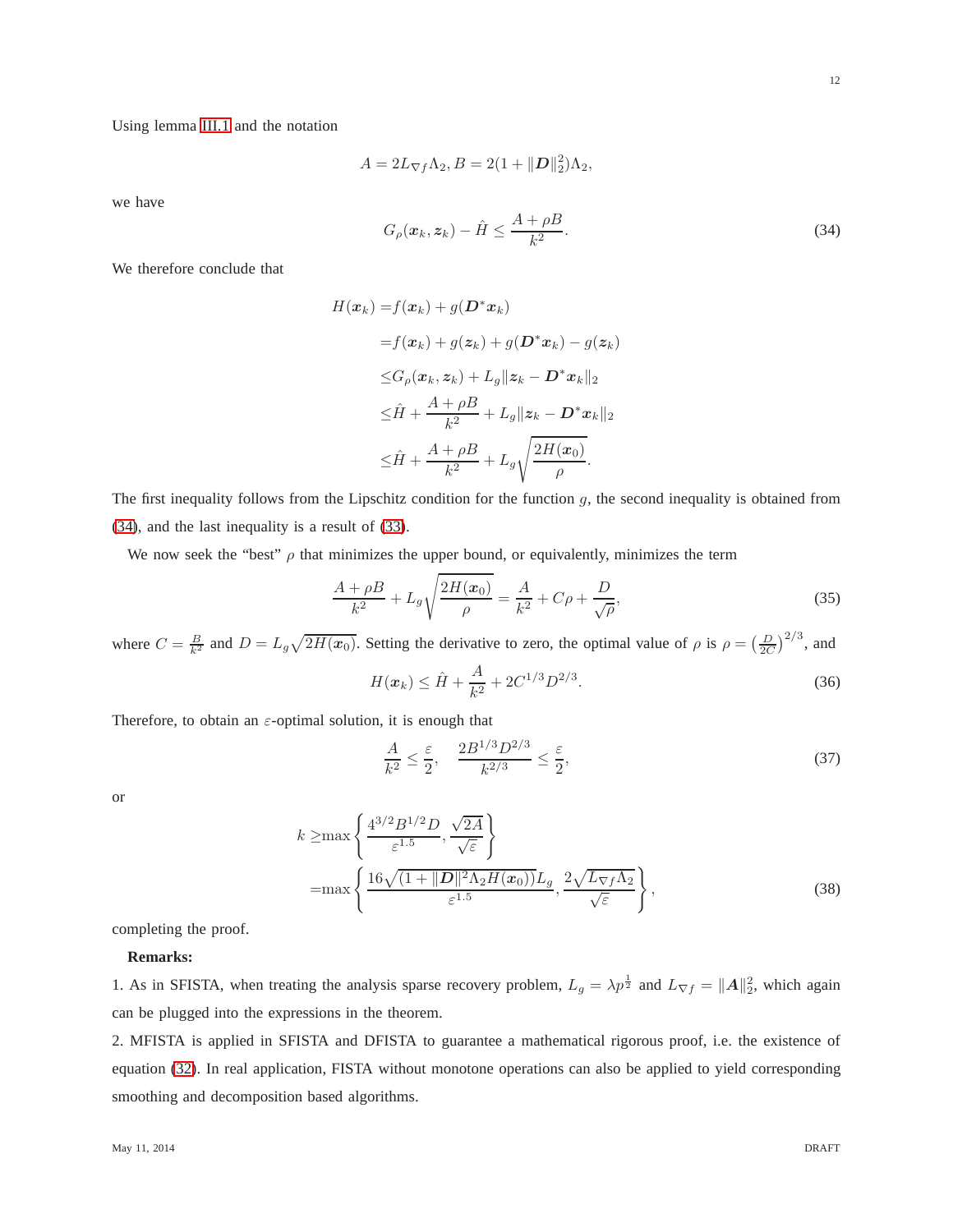Comparing the results of smoothing-based and decomposition-based methods, we immediately conclude that the smoothing-based method is preferable. First, it requires only  $O(1/\varepsilon)$  iterations to obtain an  $\varepsilon$ -optimal solution whereas the decomposition approach necessitates  $O(1/\varepsilon^{3/2})$  iterations. Note that both bounds are better than the bound  $O(1/\varepsilon^2)$  corresponding to general sub-gradient schemes for nonsmooth optimization. Second, the bound in the smoothing approach depends on  $\sqrt{L_g}$ , and not on  $L_g$ , as when using decomposition methods. This is important since, for example, when  $g(z) = ||z||_1$ , we have  $L_g = p^{\frac{1}{2}}$ . In the smoothing approach the dependency on p is of the form  $p^{\frac{1}{4}}$  and not  $p^{\frac{1}{2}}$ , as when using the decomposition algorithm.

## IV. PERFORMANCE BOUNDS

<span id="page-12-0"></span>We now turn to analyze the recovery performance of analysis LASSO when smoothing and decomposition are applied. As we have seen, both transformations lead to the same RALASSO problem in [\(5\)](#page-2-0). Our main result in this section shows that the reconstruction obtained by solving RALASSO is stable when  $D^*x$  has rapidly decreasing coefficients and the noise in the model [\(1\)](#page-1-2) is small enough. Our performance bound also depends on the choice of parameter  $\rho$  in the objective function. Before stating the main theorems, we first introduce a definition and some useful lemmas, whose proofs are detailed in the Appendix.

To ensure stable recovery, we require that the matrix  $\vec{A}$  satisfies the D-RIP:

**Definition IV.1.** *(D-RIP) [\[12\]](#page-24-8). The measurement matrix* A *obeys the restricted isometry property adapted to* D *with constant*  $\sigma_s$  *if* 

$$
(1 - \sigma_s) ||\mathbf{v}||_2^2 \le ||A\mathbf{v}||_2^2 \le (1 + \sigma_s) ||\mathbf{v}||_2^2
$$
\n(39)

*holds for all*  $v \in \Sigma_s = \{y : y = Dx \text{ and } ||x||_0 \leq s\}$ . In other words,  $\Sigma_s$  is the union of subspaces spanned by *all subsets of* s *columns of* D*.*

The following lemma provides a useful inequality for matrices satisfying D-RIP.

<span id="page-12-1"></span>**Lemma IV.1.** Let A satisfy the D-RIP with parameter  $\sigma_{2s}$ , and assume that  $u, v \in \Sigma_s$ . Then,

$$
\operatorname{Re}\langle \boldsymbol{A}\boldsymbol{u}, \boldsymbol{A}\boldsymbol{v}\rangle \geq -\sigma_{2s} \|\boldsymbol{u}\|_{2} \|\boldsymbol{v}\|_{2} + \operatorname{Re}\langle \boldsymbol{u}, \boldsymbol{v}\rangle. \tag{40}
$$

In the following,  $\hat{x}_p$  denotes the optimal solution of RALASSO [\(5\)](#page-2-0) and x is the original signal in the linear model [\(1\)](#page-1-2); we also use h to represent the reconstruction error  $h = \hat{x}_{\rho} - x$ . Let T be the indices of coefficients with s largest magnitudes in the vector  $D^*x$ , and denote the complement of  $\mathcal T$  by  $\mathcal T^c$ . Setting  $\mathcal T_0 = \mathcal T$ , we decompose  $\mathcal{T}_0^c$  into sets of size s where  $\mathcal{T}_1$  denotes the locations of the s largest coefficients in  $D_{\mathcal{T}}^*$  $x$ ,  $\mathcal{T}_2$  denote the next s largest coefficients and so on. Finally, we let  $\mathcal{T}_{01} = \mathcal{T}_0 \cup \mathcal{T}_1$ .

Using the result of Lemma [IV.1](#page-12-1) and the inequality  $||D_{\tau_0}^* h||_2 + ||D_{\tau_1}^* h||_2 \le \sqrt{2} ||D_{\tau_{01}}^* h||_2$  since  $\tau_0$  and  $\tau_1$  are disjoint, we have the following lemma.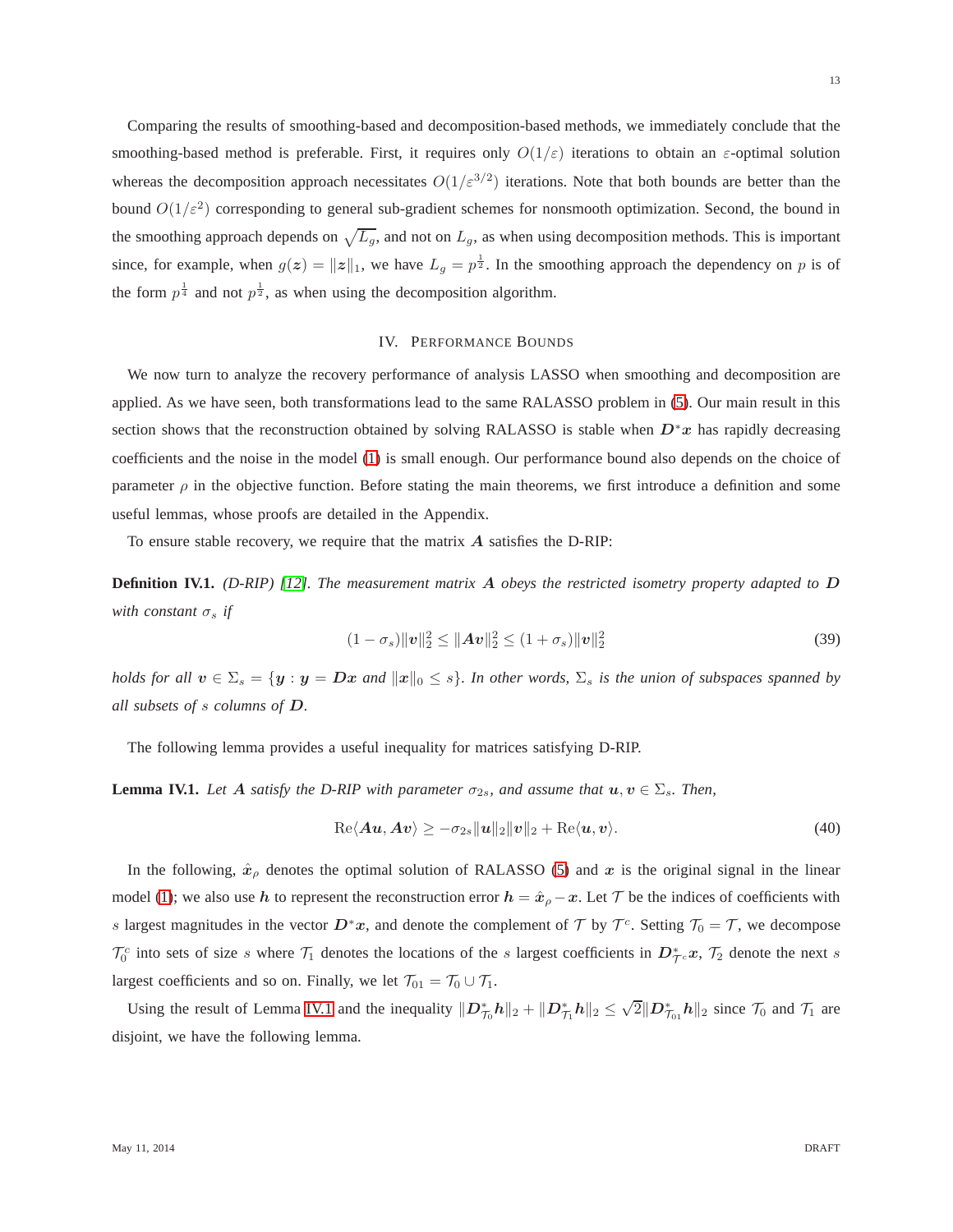<span id="page-13-0"></span>**Lemma IV.2.** *(D-RIP property) Let*  $h = \hat{x}_{\rho} - x$  *be the reconstruction error in RALASSO* [\(5\)](#page-2-0)*. We assume that* A *satisfies the D-RIP with parameter*  $\sigma_{2s}$  *and D is a tight frame. Then,* 

$$
\operatorname{Re}\langle\mathbf{A}\mathbf{h}, \mathbf{A} \mathbf{D} \mathbf{D}_{\mathcal{T}_{01}}^* \mathbf{h}\rangle \geq (1 - \sigma_{2s}) \|\mathbf{D}_{\mathcal{T}_{01}}^* \mathbf{h}\|_2^2 - \sqrt{2}s^{-\frac{1}{2}} \sigma_{2s} \|\mathbf{D}_{\mathcal{T}_{01}}^* \mathbf{h}\|_2 \|\mathbf{D}_{\mathcal{T}^c}^* \mathbf{h}\|_1.
$$
\n(41)

Finally, the lemmas below show that the reconstruction error h and  $||D_{\mathcal{T}^c}^*h||_1$  can not be very large.

<span id="page-13-1"></span>**Lemma IV.3.** *(Optimality condition) The optimal solution*  $\hat{x}_o$  *for RALASSO* [\(5\)](#page-2-0) *satisfies* 

$$
\|\boldsymbol{D}^*\boldsymbol{A}^*\boldsymbol{A}\boldsymbol{h}\|_{\infty} \le \left(\frac{1}{2} + \|\boldsymbol{D}^*\boldsymbol{D}\|_{1,1}\right)\lambda.
$$
 (42)

<span id="page-13-4"></span>**Lemma IV.4.** *(Cone constraint) The optimal solution*  $\hat{x}_p$  *for RALASSO* [\(5\)](#page-2-0) *satisfies the following cone constraint,* 

$$
\|\mathbf{D}_{\mathcal{T}^c}^* \mathbf{h}\|_1 \leq \frac{\lambda}{\rho} p + 3\|\mathbf{D}_{\mathcal{T}}^* \mathbf{h}\|_1 + 4\|\mathbf{D}_{\mathcal{T}^c}^* \mathbf{x}\|_1. \tag{43}
$$

We are now ready to state our main result.

<span id="page-13-5"></span>**Theorem IV.1.** Let A be an  $m \times n$  measurement matrix, D an arbitrary  $n \times p$  tight frame, and let A satisfy the D-*RIP* with  $\sigma_{2s} < 0.1907$ . Consider the measurement  $b = Ax + w$ , where w is noise that satisfies  $\|D^*A^*w\|_{\infty} \leq \frac{\lambda}{2}$ . *Then the solution*  $\hat{x}_\rho$  *to RALASSO* [\(5\)](#page-2-0) *satisfies* 

$$
\|\hat{\boldsymbol{x}}_{\rho} - \boldsymbol{x}\|_2 \le C_0 \sqrt{s} \lambda + C_1 \frac{\|\boldsymbol{D}^* \boldsymbol{x} - (\boldsymbol{D}^* \boldsymbol{x})_s\|_1}{\sqrt{s}} + C_2 \frac{\lambda p}{\sqrt{s}\rho},\tag{44}
$$

*for the decomposition transformation and*

$$
\|\hat{\boldsymbol{x}}_{\rho} - \boldsymbol{x}\|_2 \le C_0 \sqrt{s} \lambda + C_1 \frac{\|\boldsymbol{D}^* \boldsymbol{x} - (\boldsymbol{D}^* \boldsymbol{x})_s\|_1}{\sqrt{s}} + C_2 \frac{\lambda \mu p}{\sqrt{s}},\tag{45}
$$

*for the smoothing transformation. Here*  $(D^*x)_s$  *is the vector consisting of the largest s entries of*  $D^*x$  *in magnitude,*  $C_1$  *and*  $C_2$  *are constants depending on*  $\sigma_{2s}$ *, and*  $C_0$  *depends on*  $\sigma_{2s}$  *and*  $||D^*D||_{1,1}$ *.* 

**Proof:** The proof follows mainly from the ideas in [\[9\]](#page-24-6), [\[28\]](#page-25-12), and proceeds in two steps. First, we try to show that  $D^*h$  inside  $\mathcal{T}_{01}$  is bounded by the terms of  $D^*h$  outside the set  $\mathcal{T}$ . Then we show that  $D^*_{\mathcal{T}c}h$  is essentially small. From Lemma [IV.2,](#page-13-0)

$$
\operatorname{Re}\langle\mathbf{A}\mathbf{h}, \mathbf{A}D\mathbf{D}_{\mathcal{T}_{01}}^{*}\mathbf{h}\rangle
$$
  
 
$$
\geq (1 - \sigma_{2s})\|\mathbf{D}_{\mathcal{T}_{01}}^{*}\mathbf{h}\|_{2}^{2} - \sqrt{2}s^{-\frac{1}{2}}\sigma_{2s}\|\mathbf{D}_{\mathcal{T}_{01}}^{*}\mathbf{h}\|_{2}\|\mathbf{D}_{\mathcal{T}^{c}}^{*}\mathbf{h}\|_{1}.
$$
 (46)

Using the fact that  $\text{Re}\langle x, y \rangle \leq |\langle x, y \rangle| \leq ||x||_1 ||y||_{\infty}$ , we obtain that

<span id="page-13-3"></span><span id="page-13-2"></span>
$$
\operatorname{Re}\langle Ah, ADD_{\mathcal{T}_{01}}^{*}h \rangle = \operatorname{Re}\langle D^{*}A^{*}Ah, D_{\mathcal{T}_{01}}^{*}h \rangle
$$
  
\n
$$
\leq ||D^{*}A^{*}Ah||_{\infty} ||D_{\mathcal{T}_{01}}^{*}h||_{1}
$$
  
\n
$$
\leq \sqrt{2s}c_{0}\lambda ||D_{\mathcal{T}_{01}}^{*}h||_{2},
$$
\n(47)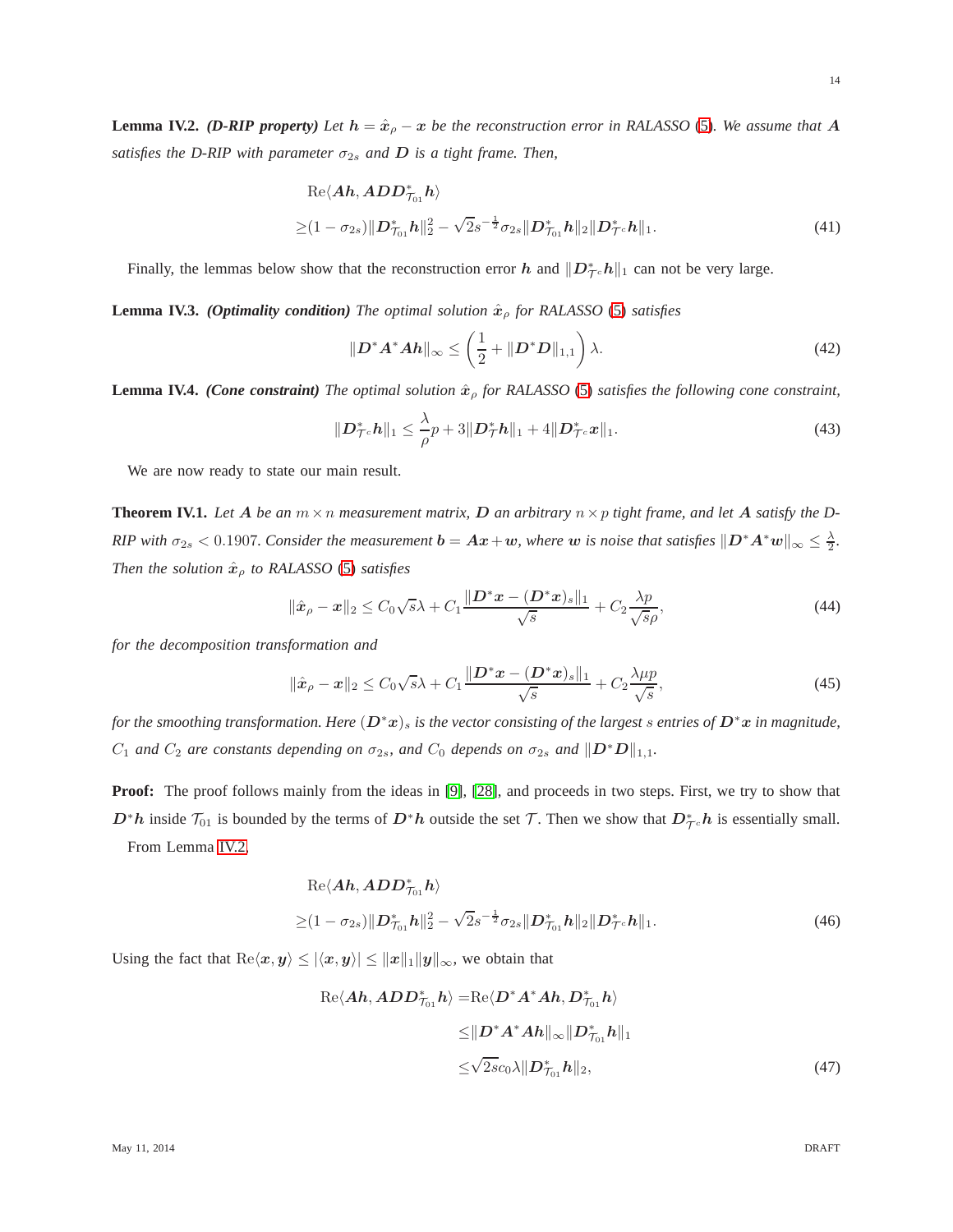with  $c_0 = \frac{1}{2} + ||D^*D||_{1,1}$ . The second inequality is a result of Lemma [IV.3](#page-13-1) and the fact that  $||D^*_{\mathcal{T}_{01}}h||_1 \le$  $\sqrt{2s}$   $||D_{\tau_{01}}^* h||_2$ , in which 2s is the number of nonzero terms in  $D_{\tau_{01}}^* h$ . Combining [\(46\)](#page-13-2) and [\(47\)](#page-13-3), we get

<span id="page-14-0"></span>
$$
\|\mathbf{D}_{\mathcal{T}_{01}}^* \mathbf{h}\|_2 \le \frac{\sqrt{2s}\lambda c_0 + \sqrt{2s^{-\frac{1}{2}}\sigma_{2s} \|\mathbf{D}_{\mathcal{T}^c}^* \mathbf{h}\|_1}}{1 - \sigma_{2s}}.
$$
\n(48)

Then the second step bounds  $||D^*_{\mathcal{T}} c h||_1$ . From [\(48\)](#page-14-0),

$$
||D_{\mathcal{T}}^{*}h||_{1} \leq \sqrt{s}||D_{\mathcal{T}}^{*}h||_{2} \leq \sqrt{s}||D_{\mathcal{T}_{01}}^{*}h||_{2}
$$
  
 
$$
\leq \frac{\sqrt{2}\lambda sc_{0} + \sqrt{2}\sigma_{s}||D_{\mathcal{T}c}^{*}h||_{1}}{1 - \sigma_{2s}}.
$$
 (49)

Finally, using Lemma [IV.4](#page-13-4) and [\(49\)](#page-14-1),

$$
\|\mathbf{D}_{\mathcal{T}^c}^* \mathbf{h}\|_1 \leq \frac{\lambda}{\rho} p + \frac{3\sqrt{2}\lambda sc_0 + 3\sqrt{2}\sigma_{2s} \|\mathbf{D}_{\mathcal{T}^c}^* \mathbf{h}\|_1}{1 - \sigma_{2s}} + 4\|\mathbf{D}_{\mathcal{T}^c}^* \mathbf{x}\|_1. \tag{50}
$$

Since  $\sigma_{2s} < 0.1907$ , we have  $1 - (1 + 3\sqrt{2})\sigma_{2s} > 0$ . Rearranging terms, the above inequality becomes

$$
\|D_{\mathcal{T}^c}^* h\|_1
$$
  
\n
$$
\leq \frac{1 - \sigma_{2s}}{1 - (1 + 3\sqrt{2})\sigma_{2s}} \frac{\lambda}{\rho} p + \frac{3\sqrt{2}\lambda sc_0 + 4(1 - \sigma_{2s}) \|D_{\mathcal{T}^c}^* \mathbf{x}\|_1}{1 - (1 + 3\sqrt{2})\sigma_{2s}}.
$$
\n(51)

We now derive the bound on the reconstruction error. Using the results of [\(48\)](#page-14-0) and [\(51\)](#page-14-2), we get

$$
||h||_2 = ||D^*h||_2 \le ||D^*_{\mathcal{T}_{01}}h||_2 + \sum_{j\geq 2} ||D^*_{\mathcal{T}_j}h||_2
$$
  
\n
$$
\leq \frac{\sqrt{2s}\lambda c_0 + \sqrt{2s^{-\frac{1}{2}}\sigma_{2s}}||D^*_{\mathcal{T}^c}h||_1}{1 - \sigma_{2s}} + \frac{((\sqrt{2}-1)\sigma_{2s} + 1)s^{-\frac{1}{2}}||D^*_{\mathcal{T}^c}h||_1}{1 - \sigma_{2s}}
$$
  
\n
$$
\leq C_0\sqrt{s}\lambda + C_1 \frac{||D^*x - (D^*x)_s||_1}{\sqrt{s}} + C_2 \frac{\lambda p}{\sqrt{s}}.
$$
 (52)

The first equality follows from the assumption that D is a tight frame so that  $DD^* = I$ . The first inequality is the result of the triangle inequality. The second inequality follows from [\(48\)](#page-14-0) and the fact that  $\sum_{j\geq 2} ||D_{\mathcal{T}_j}^* h||_2 \leq$  $s^{-\frac{1}{2}} \|D_{\mathcal{T}^c}^* h\|_1$ , which is proved in equation [\(58\)](#page-21-0) in the Appendix. The constants in the final result are given by

$$
C_0 = \frac{4\sqrt{2}c_0}{1 - (1 + 3\sqrt{2})\sigma_{2s}},
$$
  
\n
$$
C_1 = \frac{4((\sqrt{2} - 1)\sigma_{2s} + 1)}{1 - (1 + 3\sqrt{2})\sigma_{2s}},
$$
  
\n
$$
C_2 = \frac{(\sqrt{2} - 1)\sigma_{2s} + 1}{1 - (1 + 3\sqrt{2})\sigma_{2s}}.
$$

To obtain the error bound for the smoothing transformation we replace  $\rho$  with  $1/\mu$  in the result.  $\Box$ 

Choosing  $\rho \to \infty$  in RALASSO [\(5\)](#page-2-0) leads to the ALASSO problem for which  $z = D^*x$ . We then have the following result.

<span id="page-14-2"></span><span id="page-14-1"></span>15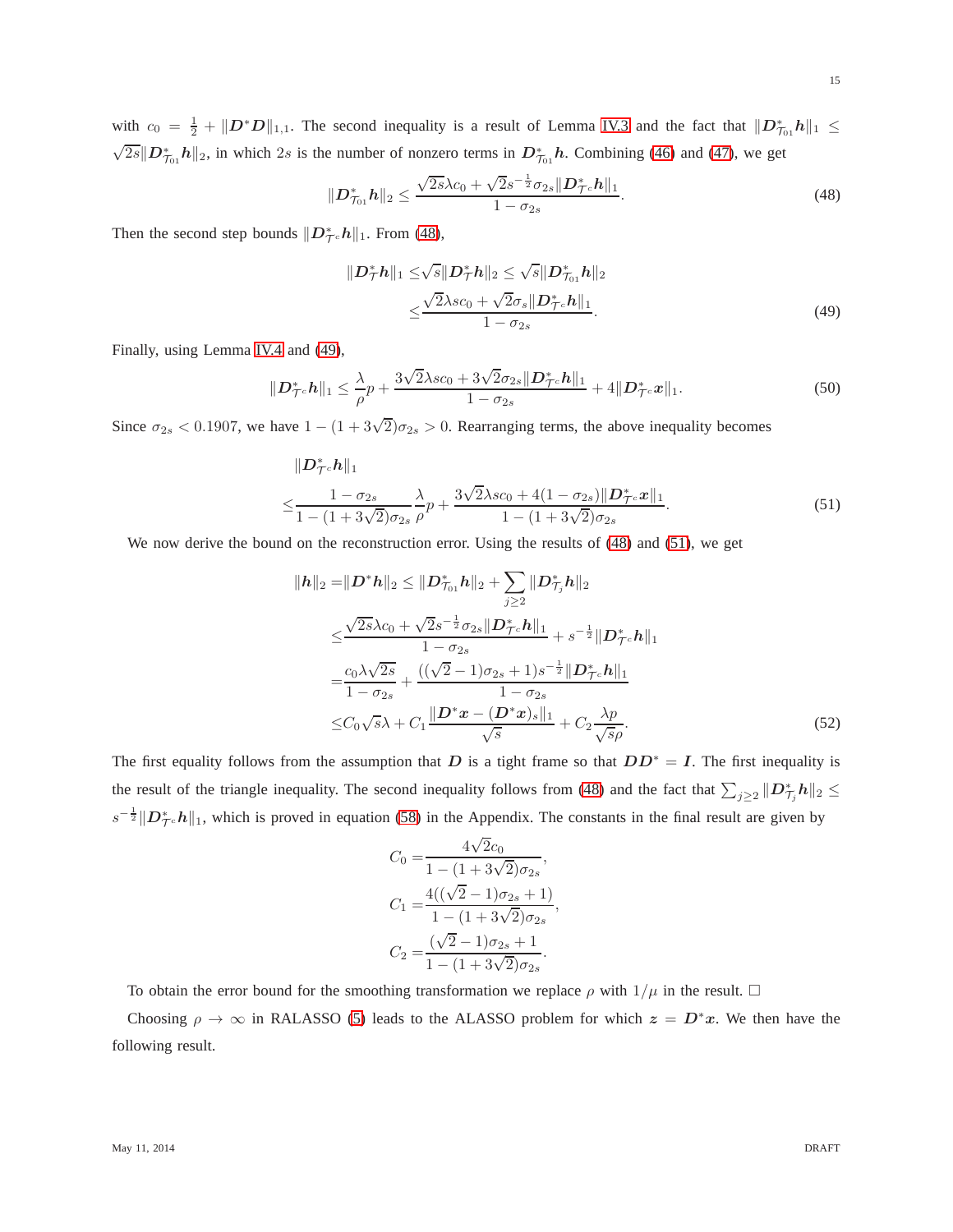<span id="page-15-1"></span>**Theorem IV.2.** Let A be an  $m \times n$  measurement matrix, D an arbitrary  $n \times p$  tight frame, and let A satisfy the D-*RIP* with  $\sigma_{2s} < 0.1907$ . Consider the measurement  $b = Ax + w$ , where w is noise that satisfies  $\|D^*A^*w\|_{\infty} \leq \frac{\lambda}{2}$ . *Then the solution*  $\hat{x}$  *to ALASSO* [\(4\)](#page-1-1) *satisfies* 

$$
\|\hat{\boldsymbol{x}}-\boldsymbol{x}\|_2 \le C_0\sqrt{s}\lambda + C_1 \frac{\|\boldsymbol{D}^*\boldsymbol{x} - (\boldsymbol{D}^*\boldsymbol{x})_s\|_1}{\sqrt{s}},\tag{53}
$$

*where*  $(D^*x)_s$  *is the vector consisting of the largest s entries of*  $D^*x$  *in magnitude,*  $C_1$  *is a constant depending on*  $\sigma_{2s}$ *, and*  $C_0$  *depends on*  $\sigma_{2s}$  *and*  $||D^*D||_{1,1}$ *.* 

#### **Remarks:**

1. When the noise in the system is zero, we can set  $\lambda$  as a positive value which is arbitrarily close to zero. The solution  $\hat{x}$  then satisfies  $\|\hat{x} - x\| \leq C_1 \frac{\|D^*x - (D^*x)_s\|_1}{\sqrt{s}}$ , which parallels the result for the noiseless synthesis model in [\[9\]](#page-24-6).

2. When  $D^*$  is a tight frame, we have  $DD^* = I$ . Therefore by letting  $v = D^*x$ , we can reformulate the original analysis model as

$$
\min_{\mathbf{v}} \frac{1}{2} \|AD\mathbf{v} - \mathbf{b}\|_2^2 + \lambda \|\mathbf{v}\|_1. \tag{54}
$$

Assuming that the noise term satisfies the  $l_2$  norm constraint  $||w||_2 \leq \varepsilon$ , we have

$$
||D^*A^*w||_{\infty} \le ||D^*A^*w||_2 \le ||D^*A^*||_2||w||_2 \le \varepsilon ||D^*A^*||_2.
$$
\n(55)

When A satisfies D-RIP with  $\sigma_{2s} < 0.1907$ , by letting  $\lambda = 2\varepsilon ||\mathbf{D}^* \mathbf{A}^*||_2$  we have

$$
\|\hat{\bm{v}} - \bm{v}\|_2 \leq \|\bm{D}^*\|_2 \|\hat{\bm{x}} - \bm{x}\|_2 \leq \tilde{C}_0 \varepsilon + \tilde{C}_1 \frac{\|\bm{v} - (\bm{v})_s\|_1}{\sqrt{s}}.
$$
\n(56)

This result has a form similar to the reconstruction error bound shown in [\[9\]](#page-24-6). However, the specific constants are different since in [\[9\]](#page-24-6) the matrix  $AD$  is required to satisfy the RIP, whereas in our paper we require only that the D-RIP is satisfied.

3. A similar performance bound is introduced in [\[28\]](#page-25-12) and shown to be valid when  $\sigma_{3s} < 0.25$ . Using Corollary 3.4 in [\[35\]](#page-25-19), this is equivalent to  $\sigma_{2s}$  < 0.0833. Thus the results in Theorem [IV.2](#page-15-1) allow for a looser constraint on ALASSO recovery.

4. The performance bound of Theorem [IV.1](#page-13-5) implies that a larger choice of  $\rho$ , or a smaller parameter  $\mu$ , leads to a smaller reconstruction error bound. This trend is intuitive since large  $\rho$  or small  $\mu$  results in smaller model inaccuracy. However, a larger  $\rho$  or a smaller  $\mu$  leads to a larger Lipschitz constant and thus results in slower convergence according to Theorem [II.1.](#page-5-2) The idea of parameter continuation [\[36\]](#page-25-20) can be introduced to both  $\rho$  and  $\mu$  to accelerate the convergence while obtaining a desired reconstruction accuracy. More details will be given in the next section.

#### V. NUMERICAL RESULTS

<span id="page-15-0"></span>In the numerical examples, we use both randomly generated data and MRI image reconstruction to demonstrate that SFISTA performs better than DFISTA. In the last example we also introduce a continuation technique to further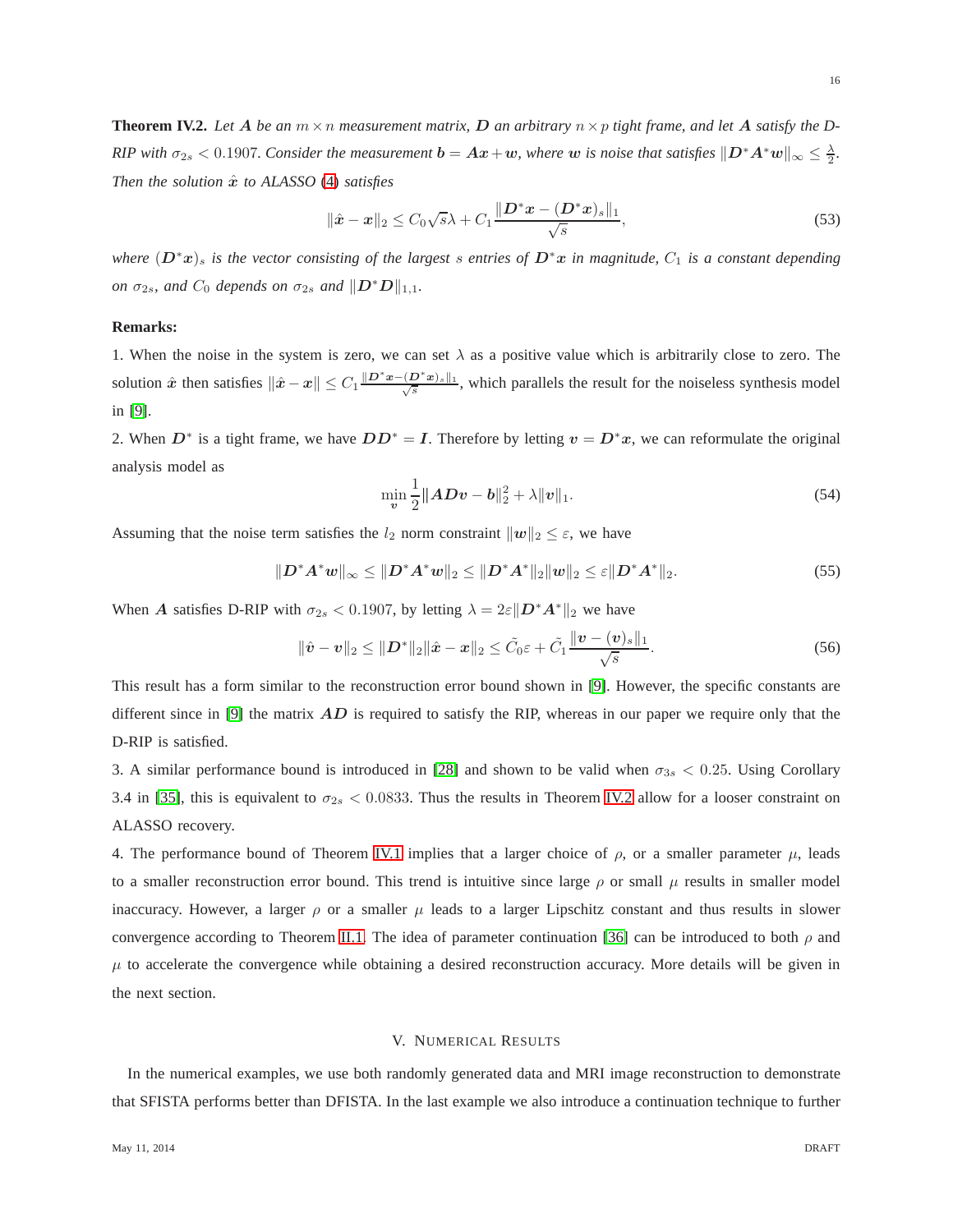speed up convergence of the smoothing-based method. We further compare SFISTA with the existing methods in [\[18\]](#page-25-2), [\[20\]](#page-25-4), [\[23\]](#page-25-7) using MRI image reconstruction, and show its advantages.

<span id="page-16-0"></span>



Fig. 1: Reconstruction error of SFISTA

<span id="page-16-1"></span>

Fig. 2: Reconstruction error of DFISTA

In this simulation, the entries in the  $m \times n$  measurement matrix A were randomly generated according to a normal distribution. The  $n \times p$  matrix D is a random tight frame. First we generated a  $p \times n$  matrix whose elements follow an i.i.d Gaussian distribution. Then QR factorization was performed on this random matrix to yield the tight frame D with  $DD^* = I(D^*$  comprises the first n columns from Q, which was generated from the QR factorization).

In the simulation we let  $n = 120$  and  $p = 144$ , and we also set the values of m and the number of zero terms named l in  $D^*x$  according to the following formula:

$$
m = \alpha n, \quad l = n - \beta m. \tag{57}
$$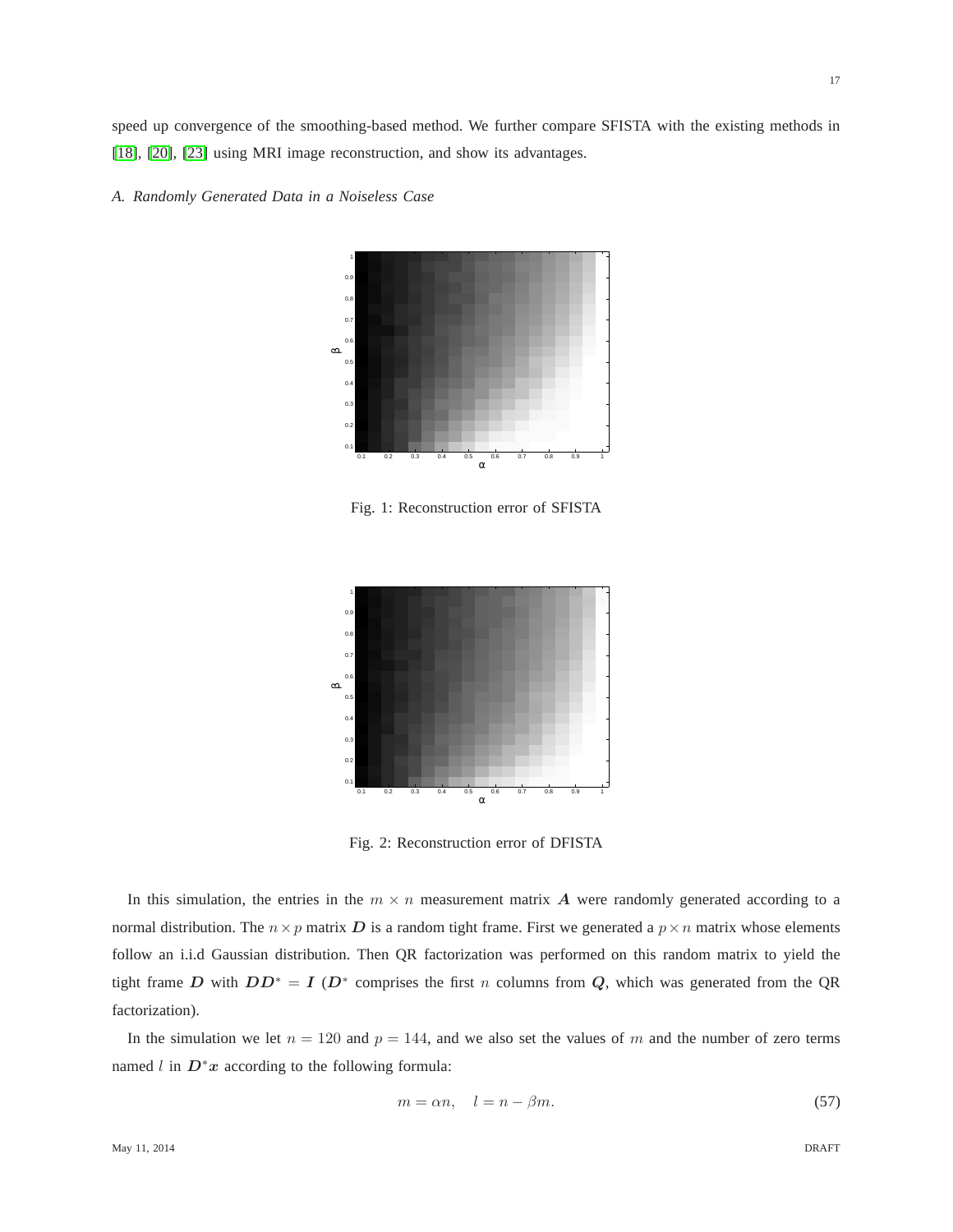We varied  $\alpha$  and  $\beta$  from 0.1 to 1, with a step size 0.05. We set  $\lambda = 0.004$ ,  $\mu = 10^{-3}\lambda^{-1}$  for the smoothing-based method, and  $\rho = 10^3 \lambda$  for the decomposition-based method. For every combination of  $\alpha$  and  $\beta$ , we ran a Monte Carlo simulation 50 times. Each algorithm ran for 3000 iterations, and we computed the average reconstruction error. The reconstruction error is defined by  $\frac{\|\hat{x} - x\|}{\|x\|}$ , in which  $\hat{x}$  is the reconstructed signal using smoothing or decomposition and  $x$  is the original signal in [\(1\)](#page-1-2).

The average reconstruction error for smoothing and decomposition are plotted in Figs. [1](#page-16-0) and [2,](#page-16-1) respectively. White pixels present low reconstruction error whereas black pixels mean high error. Evidently, see that with same number of iterations, SFISTA results in a better reconstruction than DFISTA.

<span id="page-17-0"></span>*B. MRI Image Reconstruction in a Noisy Case*



Fig. 3: The objective function for MRI reconstruction on Shepp Logan.



Fig. 4: Reconstruction error for SFISTA and DFISTA with different parameters.

The next numerical experiment was performed on a noisy  $256 \times 256$  Shepp Logan phantom. The image scale was normalized to [0, 1]. The additive noise followed a zero-mean Gaussian distribution with standard deviation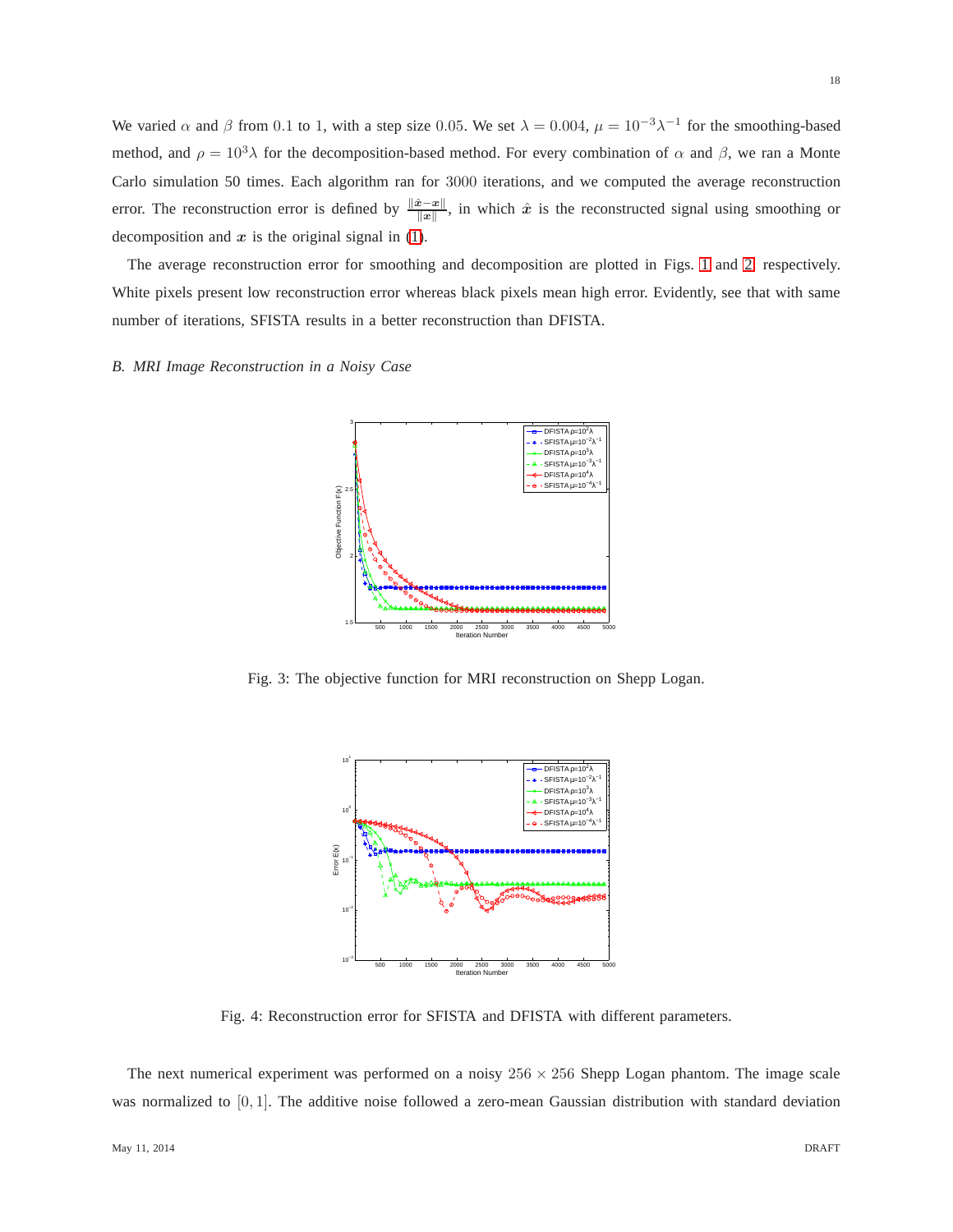$\sigma = 0.001$ . Due to the high cost of sampling in MRI, we only observed a limited number of radial lines of the phantom's 2D discrete Fourier transform. The matrix  $D^*$  consists of all vertical and horizontal gradients, which leads to a sparse  $D^*x$ . We let  $\lambda = 0.001$  in the optimization. We tested this MRI scenario with  $\mu$  values of  $10^{-2} \lambda^{-1}$ ,  $10^{-3} \lambda^{-1}$ ,  $10^{-4} \lambda^{-1}$  for SFISTA and  $\rho = 10^{2} \lambda$ ,  $\rho = 10^{3} \lambda$ ,  $10^{4} \lambda$  for DFISTA. We took the samples along 15 radial lines to test these two methods.

In Fig. [3](#page-17-0) we plot the objective  $\frac{1}{2}||Ax - b||_2^2 + \lambda ||D^*x||_1$  as a function of the iteration number. It can be seen that the objective function of SFISTA decreases more rapidly than DFISTA. Furthermore, with smaller  $\rho$  and larger  $\mu$ , DFISTA and SFISTA converge faster. Then we computed the reconstruction error. Here we see that smaller  $\mu$ and larger  $\rho$  lead to a more accurate reconstruction. We can see that SFISTA converges faster than DFISTA, which follows the convergence results in Section [III.](#page-8-0)

<span id="page-18-0"></span>Next, we compared SFISTA with the nonlinear conjugate gradient descend (CGD) algorithm proposed in [\[23\]](#page-25-7). The CGD also needs to introduce a smoothing transformation to approximate the term  $||D^*x||_1$ , and in this simulation the Moreau envelop with  $\mu = 10^{-4}\lambda^{-1}$  was used to smooth this term. We can see from Fig. [5](#page-18-0) that SFISTA converges faster than the CGD in terms of CPU time. CGD is slower because in each iteration, backtracking line-search is required, which reduces the algorithm efficiency.



Fig. 5: Reconstruction error for SFISTA and CGD with respect to CPU time.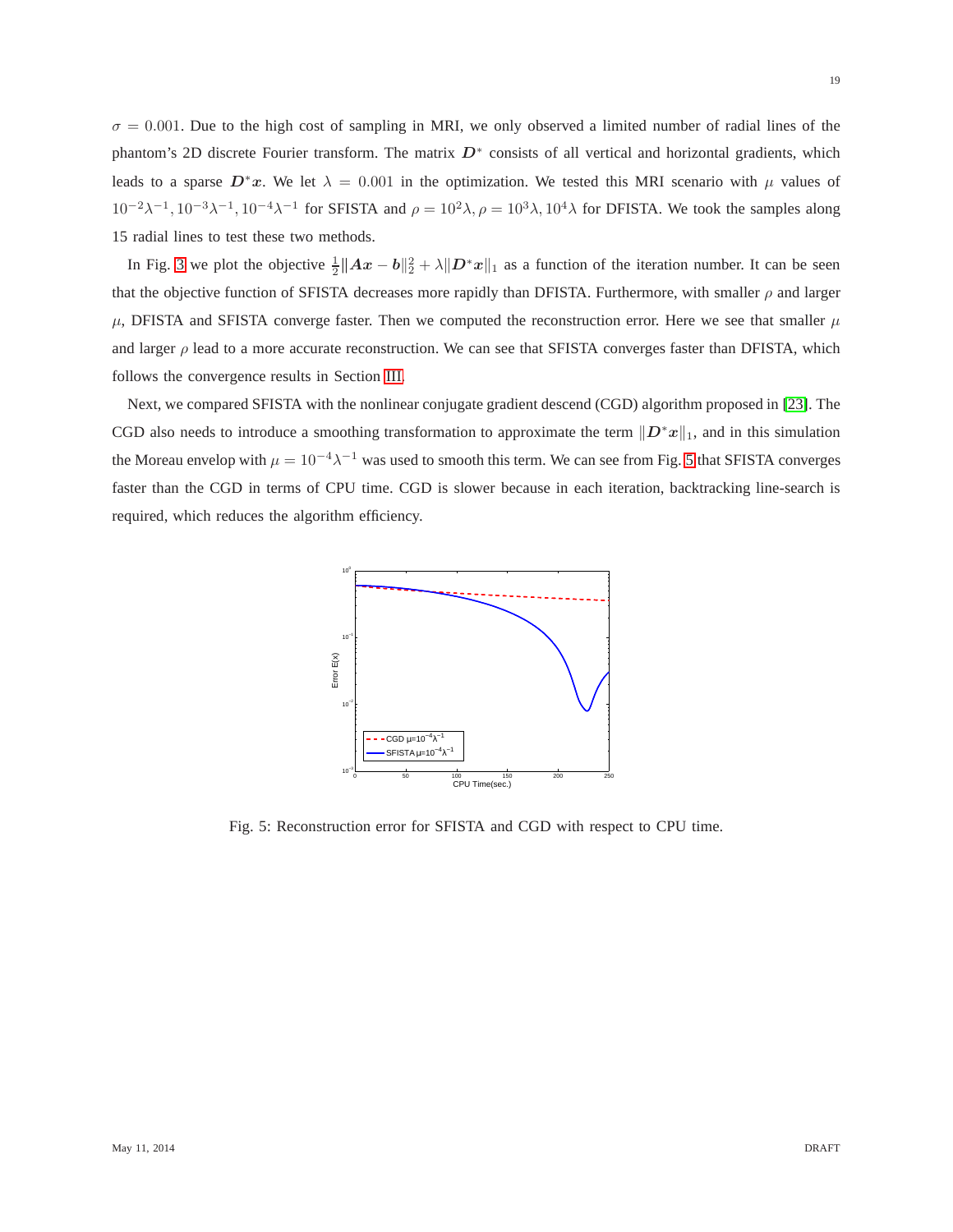## **Algorithm 3: Continuation with SFISTA**

**Input**: x, the starting parameter  $\mu = \mu_0$ , the ending parameter  $\mu_f$  and  $\gamma > 1$ . **Step 1.** run SFISTA with  $\mu$  and initial point  $x$ . **Step 2.** Get the solution  $x^*$  and let  $x = x^*, \mu = \mu/\gamma$ . **Until.**  $\mu \leq \mu_f$ .

<span id="page-19-0"></span>To accelerate convergence and increase the accuracy of reconstruction, we consider continuation on the parameter  $\mu$  for SFISTA, or on  $\rho$  for DFISTA. From Theorem [IV.1,](#page-13-5) we see that smaller  $\mu$  results in a smaller reconstruction error. At the same time, smaller  $\mu$  leads to a larger Lipschitz constant  $L_{\nabla F}$  in Theorem [II.1,](#page-5-2) and thus results in slower convergence. The idea of continuation is to solve a sequence of similar problems while using the previous solution as a warm start. Taking the smoothing-based method as an example, we can run SFISTA with  $\mu_1 \ge \mu_2 \ge \mu_3, \dots \ge \mu_f$ . The continuation method is given in Algorithm 3. The algorithm for applying continuation on DFISTA is the same.



Fig. 6: Convergence comparison among SFISTA with and without continuation, GIST and SALSA.

We tested the algorithm on the Shepp Logan image from the previous subsection with the same setting, using SFISTA with  $\mu_f = 10^{-4}\lambda^{-1}$  and standard SFISTA with  $\mu = 10^{-4}\lambda^{-1}$ . We implemented the generalized iterative soft-thresholding algorithm (GIST) from [\[20\]](#page-25-4). We also included an ADMM-based method, i.e. the split augmented Lagrangian shrinkage algorithm (SALSA) [\[18\]](#page-25-2). SALSA requires solving the proximal operator of  $||D^*x||_1$ , which is nontrivial. In this simulation, we implemented 40 iterations of the Fast GP algorithm [\[25\]](#page-25-9) to approximate this proximal operator. Without solving the proximal operator exactly, the ADMM-based method can converge very fast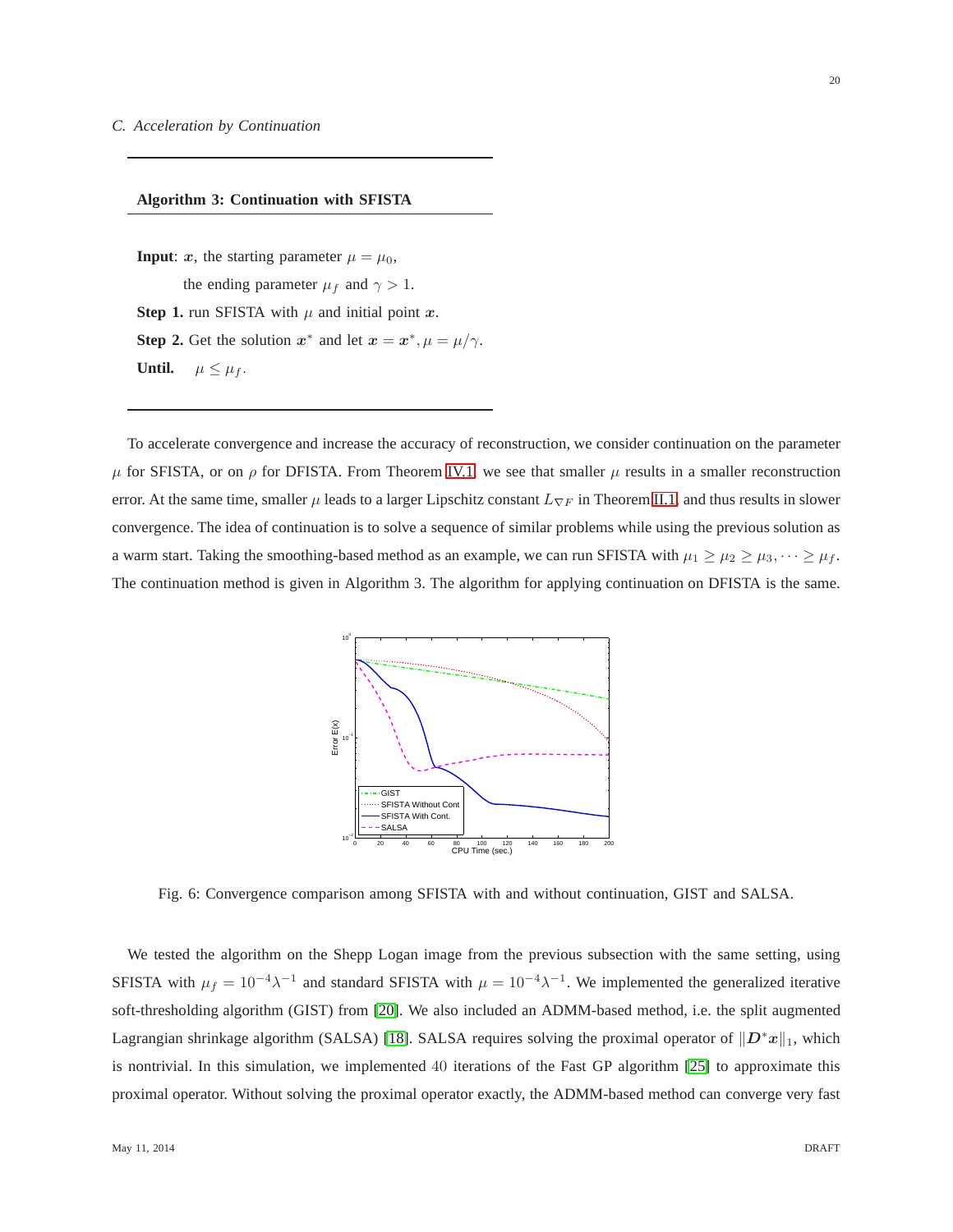<span id="page-20-0"></span>

Fig. 7: Reconstructed Shepp Logan with SFISTA using continuation.

while the accuracy of reconstruction is compromised as we show in Figure [6.](#page-19-0) In this figure we plot the reconstruction error for these four algorithms. It also shows that continuation helps speed up the convergence and exhibits better performance then GIST. The reconstructed Shepp Logan phantom using continuation is presented in Fig. [7,](#page-20-0) with reconstruction error 3.17%.

#### VI. CONCLUSION

In this paper, we proposed methods based on MFISTA to solve the analysis LASSO optimization problem. Since the proximal operator in MFISTA for  $||D^*x||_1$  does not have a closed-form solution, we presented two methods, SFISTA and DFISTA, using smoothing and decomposition respectively, to transform the original sparse recovery problem into a smooth counterpart. We analyzed the convergence of SFISTA and DFISTA and showed that SFISTA converges faster in general nonsmooth optimization problems. We also derived a bound on the performance for both approaches assuming a tight frame and D-RIP. Our methods were demonstrated via several simulations. With the application of parameter continuation, these two algorithms are suitable to solve large scale problems.

#### **APPENDIX**

**Proof of Lemma [IV.1:](#page-12-1)** Without loss of generality we assume that  $||u||_2 = 1$  and  $||v||_2 = 1$ . By the definition of D-RIP, we have

Re
$$
\langle Au, Av \rangle = \frac{1}{4} \{ ||Au + Av||_2^2 - ||Au - Av||_2^2 \}
$$
  
\n
$$
\geq \frac{1}{4} \{ (1 - \sigma_{2s}) ||u + v||_2^2 - (1 + \sigma_{2s}) ||u - v||_2^2 \}
$$
\n
$$
= -\sigma_{2s} + \text{Re}\langle u, v \rangle.
$$

Now it is easy to extend this equation to get the desired result.

**Proof of Lemma [IV.2:](#page-13-0)** From the definition of  $\mathcal{T}_j$  we have

$$
\|\bm{D}_{\mathcal{T}_j}^*\bm{h}\|_2 \leq s^{-\frac{1}{2}}\|\bm{D}_{\mathcal{T}_{j-1}}^*\bm{h}\|_1
$$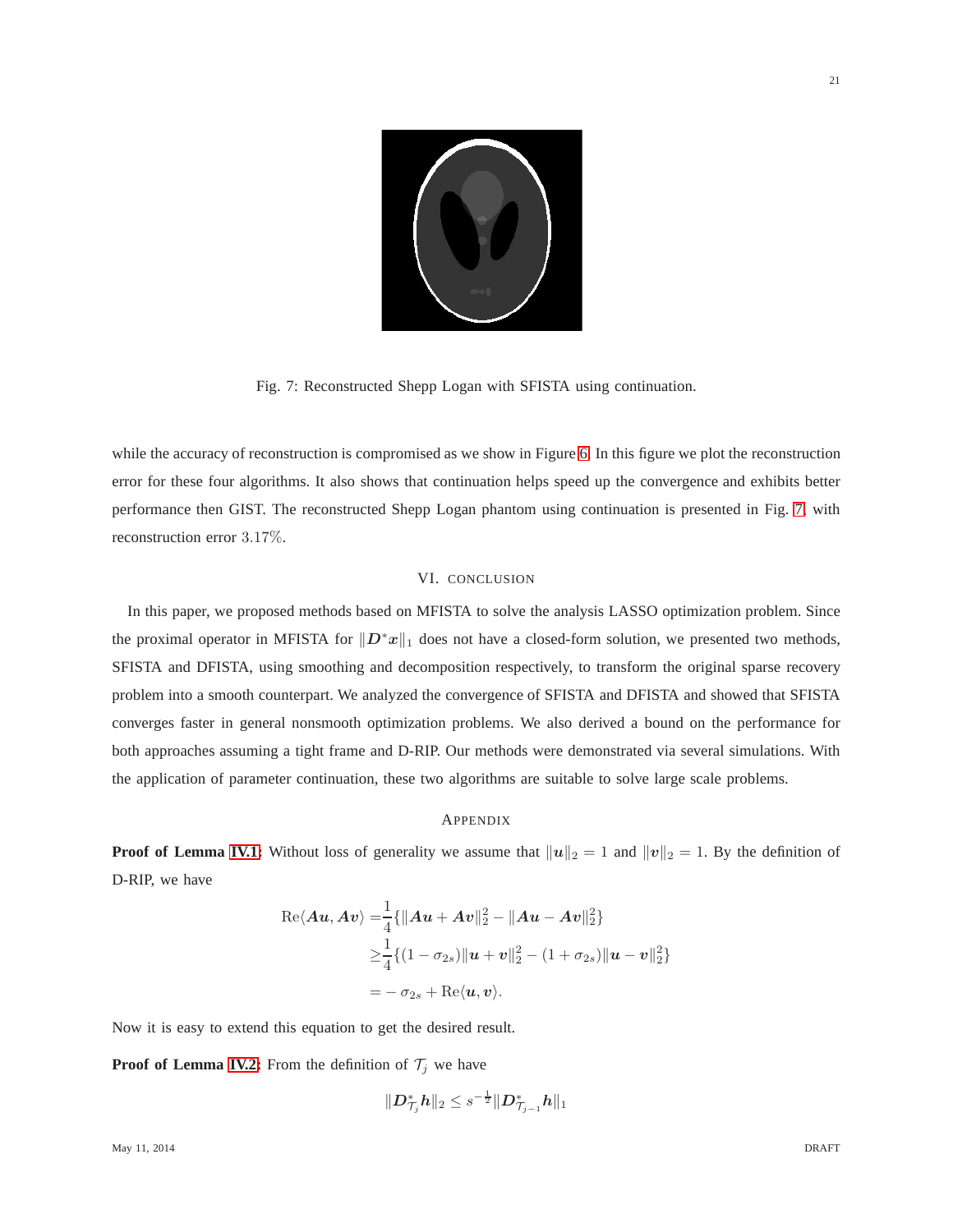for all  $j \ge 2$ . Summing  $j = 2, 3, \dots$  leads to

<span id="page-21-0"></span>
$$
\sum_{j\geq 2} \|\mathbf{D}_{\mathcal{T}_j}^* \mathbf{h}\|_2 \leq s^{-\frac{1}{2}} \sum_{j\geq 1} \|\mathbf{D}_{\mathcal{T}_j}^* \mathbf{h}\|_1 = s^{-\frac{1}{2}} \|\mathbf{D}_{\mathcal{T}^c}^* \mathbf{h}\|_1.
$$
 (58)

Now, considering the fact that D is a tight frame, i.e.,  $DD^* = I$ , and that the D-RIP holds,

$$
\begin{aligned} &\text{Re}\langle \bm{Ah}, \bm{ADD}_{\mathcal{T}_01}^* \bm{h}\rangle\\ =&\text{Re}\langle \bm{ADD}_{\mathcal{T}_01}^* \bm{h}, \bm{ADD}_{\mathcal{T}_01}^* \bm{h}\rangle + \sum_{j\geq 2}\text{Re}\langle \bm{ADD}_{\mathcal{T}_j}^* \bm{h}, \bm{ADD}_{\mathcal{T}_01}^* \bm{h}\rangle\\ \geq& (1-\sigma_{2s})\|\bm{DD}_{\mathcal{T}_{01}}^* \bm{h}\|_2^2 + \sum_{j\geq 2}\text{Re}\langle \bm{ADD}_{\mathcal{T}_j}^* \bm{h}, \bm{ADD}_{\mathcal{T}_0}^* \bm{h}\rangle\\ &+\sum_{j\geq 2}\text{Re}\langle \bm{ADD}_{\mathcal{T}_j}^* \bm{h}, \bm{ADD}_{\mathcal{T}_1}^* \bm{h}\rangle\end{aligned}
$$

Using the result from Lemma [IV.1,](#page-12-1) we can bound the last two terms in the above inequality; hence, we derive

Re
$$
\langle Ah, ADD_{\tau_{01}}^{*}h \rangle
$$
  
\n $\geq (1 - \sigma_{2s}) ||DD_{\tau_{01}}^{*}h||_{2}^{2} + \sum_{j\geq 2} \text{Re}\langle DD_{\tau_{j}}^{*}h, DD_{\tau_{0}}^{*}h \rangle$   
\n $+ \sum_{j\geq 2} \text{Re}\langle DD_{\tau_{j}}^{*}h, DD_{\tau_{1}}^{*}h \rangle$   
\n $- \sigma_{2s} ||DD_{\tau_{0}}^{*}h||_{2} \sum_{j\geq 2} ||DD_{\tau_{j}}^{*}h||_{2}$   
\n $- \sigma_{2s} ||DD_{\tau_{1}}^{*}h||_{2} \sum_{j\geq 2} ||DD_{\tau_{j}}^{*}h||_{2}$   
\n $= (1 - \sigma_{2s}) ||DD_{\tau_{01}}^{*}h||_{2}^{2} + \text{Re}\langle \sum_{j\geq 2} DD_{\tau_{j}}^{*}h, DD_{\tau_{01}}^{*}h \rangle$   
\n $- \sigma_{2s} (||DD_{\tau_{0}}^{*}h||_{2} + ||DD_{\tau_{1}}^{*}h||_{2}) \sum_{j\geq 2} ||DD_{\tau_{j}}^{*}h||_{2}$  (59)

By definition of  $\mathcal{T}_j$ , we have

<span id="page-21-1"></span>
$$
\begin{aligned} \operatorname{Re} \left\langle \sum_{j \geq 2} D D_{\mathcal{T}_j}^* h , D D_{\mathcal{T}_{01}}^* h \right\rangle & = \operatorname{Re} \langle h - D D_{\mathcal{T}_{01}}^* h , D D_{\mathcal{T}_{01}}^* h \rangle \\ & = \| D_{\mathcal{T}_{01}}^* h \|_2^2 - \| D D_{\mathcal{T}_{01}}^* h \|_2^2. \end{aligned}
$$

Combining this equation with [\(59\)](#page-21-1) results in

$$
\begin{aligned} & {\rm Re}\langle \bm{A}\bm{h}, \bm{A}\bm{D}\bm{D}^*_{\mathcal{T}_{01}}\bm{h}\rangle \\ \geq& \| \bm{D}\bm{D}^*_{\mathcal{T}_{01}}\bm{h}\|_2^2 - \sigma_{2s}\|\bm{D}\bm{D}^*_{\mathcal{T}_{01}}\bm{h}\|_2^2 + \|\bm{D}^*_{\mathcal{T}_{01}}\bm{h}\|_2^2 - \|\bm{D}\bm{D}^*_{\mathcal{T}_{01}}\bm{h}\|_2^2 \\ &- \sigma_{2s}(\|\bm{D}\bm{D}^*_{\mathcal{T}_{0}}\bm{h}\|_2 + \|\bm{D}\bm{D}^*_{\mathcal{T}_{1}}\bm{h}\|_2) \sum_{j\geq 2}\|\bm{D}\bm{D}^*_{\mathcal{T}_{j}}\bm{h}\|_2. \end{aligned}
$$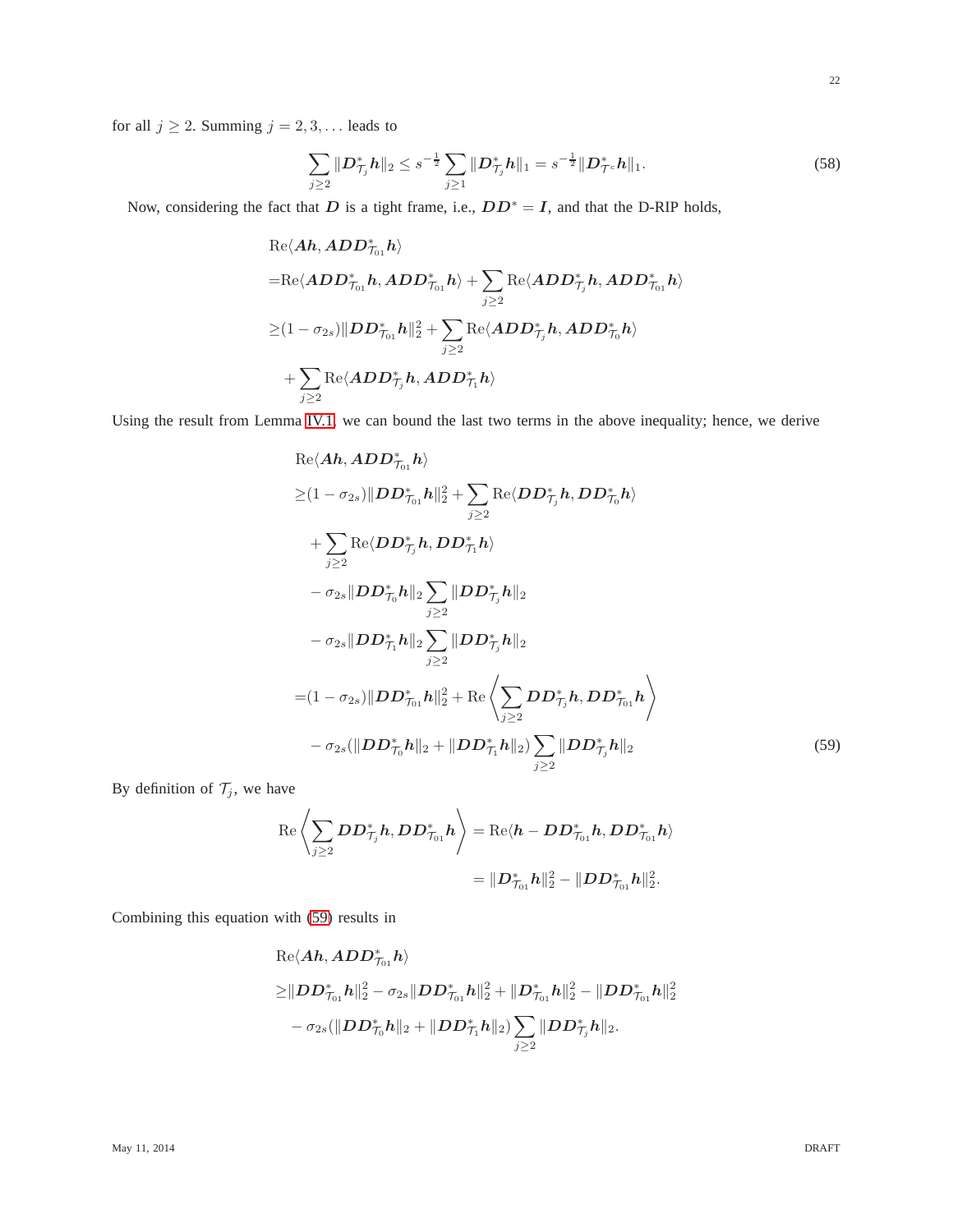23

Using the fact that when D is a tight frame,  $||DD^*_{\mathcal{T}_{01}}h||_2 \leq ||D^*_{\mathcal{T}_{01}}h||_2$ , we have

Re
$$
\langle Ah, ADD_{\tau_{01}}^*h \rangle
$$
  
\n $\geq (1 - \sigma_{2s}) ||D_{\tau_{01}}^*h||_2^2 - \sigma_{2s} (||D_{\tau_0}^*h||_2 + ||D_{\tau_1}^*h||_2) \sum_{j \geq 2} ||D_{\tau_j}^*h||_2.$ 

Since  $||D_{\tau_0}^* h||_2 + ||D_{\tau_1}^* h||_2 \le \sqrt{2} ||D_{\tau_{01}}^* h||_2$  (becuase  $\mathcal{T}_0$  and  $\mathcal{T}_1$  are disjoint), we conclude that

$$
\begin{aligned} &\text{Re}\langle \bm{Ah}, \bm{ADD}_{\mathcal{T}_{01}}^* \bm{h}\rangle\\ &\geq& (1-\sigma_{2s})\|\bm{D}_{\mathcal{T}_{01}}^*\bm{h}\|_2^2-\sqrt{2}\sigma_{2s}\|\bm{D}_{\mathcal{T}_{01}}^*\bm{h}\|_2\sum_{j\geq2}\|\bm{D}_{\mathcal{T}_j}^*\bm{h}\|_2, \end{aligned}
$$

which along with inequality [\(58\)](#page-21-0) yields the desired result given by

Re
$$
\langle Ah, ADD_{\tau_{01}}^*h \rangle
$$
  
\n $\geq (1 - \sigma_{2s}) ||D_{\tau_{01}}^*h||_2^2 - \sqrt{2}s^{-\frac{1}{2}}\sigma_{2s} ||D_{\tau_{01}}^*h||_2 ||D_{\mathcal{T}^c}^*h||_1.$ 

**Proof of Lemma [IV.3](#page-13-1)**: The subgradient optimality condition for RALASSO [\(5\)](#page-2-0) can be stated as

<span id="page-22-0"></span>
$$
\mathbf{A}^*(\mathbf{A}\hat{\mathbf{x}}_\rho - \mathbf{b}) + \rho \mathbf{D}(\mathbf{D}^*\hat{\mathbf{x}}_\rho - \hat{\mathbf{z}}_\rho) = 0,\tag{60}
$$

<span id="page-22-1"></span>
$$
\lambda \mathbf{v} + \rho (\hat{\mathbf{z}}_{\rho} - \mathbf{D}^* \hat{\mathbf{x}}_{\rho}) = 0, \tag{61}
$$

where v is a subgradient of the function  $||z||_1$  and consequently  $||v||_{\infty} \leq 1$ . Combining [\(60\)](#page-22-0) and [\(61\)](#page-22-1), we have

$$
\boldsymbol{A}^*(\boldsymbol{A}\hat{\boldsymbol{x}}_{\rho}-\boldsymbol{b})=\lambda \boldsymbol{D}\boldsymbol{v}.
$$

Multiplying both sides by  $D^*$ , we get

$$
||D^*A^*(A\hat{x}_\rho - b)||_\infty
$$
  
=  $\lambda ||D^*Dv||_\infty \le \lambda ||D^*D||_\infty$ ,  $\infty = \lambda ||D^*D||_{1,1}$ . (62)

The first inequality follows from the fact that  $||v||_{\infty} \leq 1$ . With the assumption that  $||D^*A^*w||_{\infty} \leq \frac{\lambda}{2}$ , and the triangle inequality, we have

$$
\|D^*A^*Ah\|_{\infty}
$$
  
\n
$$
\leq \|D^*A^*(Ax-b)\|_{\infty} + \|D^*A^*(A\hat{x}_{\rho} - b)\|_{\infty}
$$
  
\n
$$
\leq \left(\frac{1}{2} + \|D^*D\|_{1,1}\right)\lambda.
$$
\n(63)

**Proof of Lemma [IV.4](#page-13-4)**: Since  $\hat{x}_\rho$  and  $\hat{z}_\rho$  solve the optimization problem RALASSO [\(5\)](#page-2-0), we have,

$$
\begin{aligned} &\frac{1}{2}\|\boldsymbol{A}\hat{\boldsymbol{x}}_{\rho}-\boldsymbol{b}\|_{2}^{2}+\lambda\|\hat{\boldsymbol{z}}_{\rho}\|_{1}+\frac{1}{2}\rho\|\boldsymbol{D}^{*}\hat{\boldsymbol{x}}_{\rho}-\hat{\boldsymbol{z}}_{\rho}\|_{2}^{2}\\ &\leq\frac{1}{2}\|\boldsymbol{A}\boldsymbol{x}-\boldsymbol{b}\|_{2}^{2}+\lambda\|\boldsymbol{D}^{*}\boldsymbol{x}\|_{1}.\end{aligned}
$$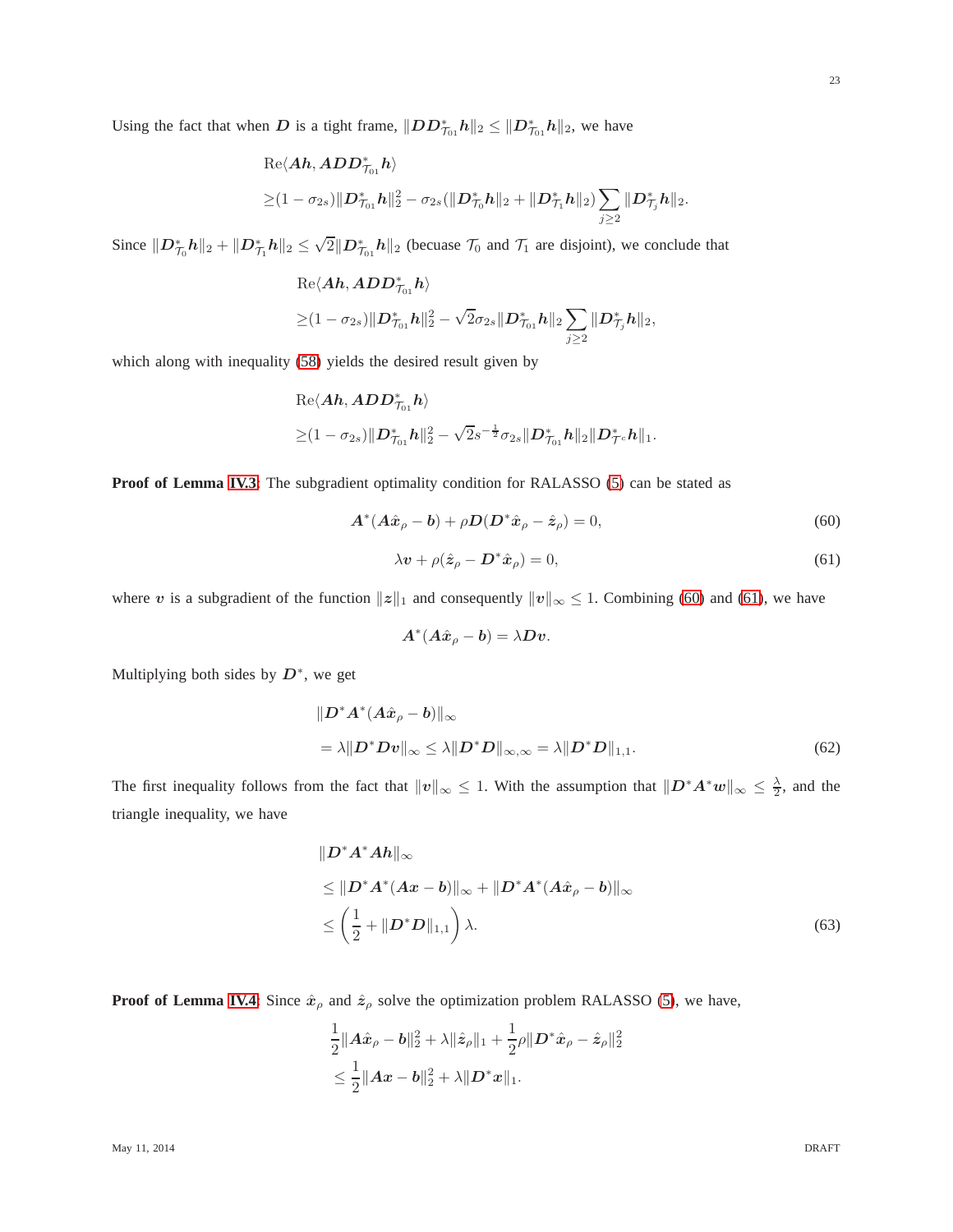Since  $b = Ax + w$  and  $h = \hat{x}_{\rho} - x$ , it follows that

$$
\begin{aligned} &\frac{1}{2}\|\bm{A}\bm{h}-\bm{w}\|_2^2+\lambda\|\hat{\bm{z}}_\rho\|_1+\frac{1}{2}\rho\|\bm{D}^*\hat{\bm{x}}_\rho-\hat{\bm{z}}_\rho\|_2^2\\ &\leq \frac{1}{2}\|\bm{w}\|_2^2+\lambda\|\bm{D}^*\bm{x}\|_1. \end{aligned}
$$

Expanding and rearranging the terms in the above equation, we get

$$
\begin{aligned}&\frac{1}{2}\|Ah\|_2^2+\lambda\|\hat{\boldsymbol{z}}_\rho\|_1+\frac{1}{2}\rho\|\boldsymbol{D}^*\hat{\boldsymbol{x}}_\rho-\hat{\boldsymbol{z}}_\rho\|_2^2\\&\leq\text{Re}\langle Ah,\boldsymbol{w}\rangle+\lambda\|\boldsymbol{D}^*\boldsymbol{x}\|_1,\end{aligned}
$$

Using [\(61\)](#page-22-1) to replace the terms with  $\hat{z}_\rho$ , we have

$$
\begin{aligned} &\frac{1}{2}\|\boldsymbol{A}\boldsymbol{h}\|_2^2+\lambda\left\|\boldsymbol{D}^*\hat{\boldsymbol{x}}_{\rho}-\frac{\lambda}{\rho}\boldsymbol{v}\right\|_1+\frac{1}{2}\rho\left\|\frac{\lambda}{\rho}\boldsymbol{v}\right\|_2^2\\ &\leq\text{Re}\langle\boldsymbol{A}\boldsymbol{h},\boldsymbol{w}\rangle+\lambda\|\boldsymbol{D}^*\boldsymbol{x}\|_1. \end{aligned}
$$

Since  $||D^*\hat{x}_{\rho} - \frac{\lambda}{\rho}v||_1 \ge ||D^*\hat{x}_{\rho}||_1 - \frac{\lambda}{\rho}||v||_1$ , we have

<span id="page-23-0"></span>
$$
\frac{1}{2}||A h||_2^2 + \lambda ||D^* \hat{x}_\rho||_1
$$
\n
$$
\leq \frac{\lambda^2}{\rho} ||v||_1 - \frac{\lambda^2}{2\rho} ||v||_2^2 + \text{Re}\langle Ah, w \rangle + \lambda ||D^* x||_1
$$
\n
$$
\leq \frac{\lambda^2 p}{2\rho} + \text{Re}\langle Ah, w \rangle + \lambda ||D^* x||_1.
$$
\n(64)

The second inequality follows from the fact that  $\frac{\lambda^2}{2}$  $\frac{\lambda^2}{\rho} \| \bm{v} \|_1 - \frac{\lambda^2}{2\rho}$  $\frac{\lambda^2}{2\rho} ||v||_2^2$  is maximized when every element of  $v \in \mathbb{R}^p$ is 1. Now, with the assumption that  $D$  is a tight frame, we have the following relation:

$$
\operatorname{Re}\langle Ah, w \rangle + \lambda \|D^*x\|_1 = \operatorname{Re}\langle D^*h, D^*A^*w \rangle + \lambda \|D^*x\|_1
$$
  

$$
\leq \|D^*h\|_1 \|D^*A^*w\|_{\infty} + \lambda \|D^*x\|_1.
$$

This inequality follows from the fact that  $Re\langle x, y \rangle \le ||\langle x, y \rangle|| \le ||x||_1 ||y||_{\infty}$ . Using the assumption that  $||D^*A^*w||_{\infty} \le ||\langle x, y \rangle||$  $\frac{\lambda}{2}$ , we get

<span id="page-23-1"></span>
$$
\operatorname{Re}\langle\boldsymbol{A}\boldsymbol{h},\boldsymbol{w}\rangle+\lambda\|\boldsymbol{D}^*\boldsymbol{x}\|_1\leq \frac{\lambda}{2}\|\boldsymbol{D}^*\boldsymbol{h}\|_1+\lambda\|\boldsymbol{D}^*\boldsymbol{x}\|_1.
$$
\n(65)

Applying inequalities [\(64\)](#page-23-0) and [\(65\)](#page-23-1), we have

$$
\begin{aligned} \lambda\|D^*\hat{\boldsymbol{x}}_\rho\|_1\leq &\frac{1}{2}\|\boldsymbol{A}\boldsymbol{h}\|_2^2+\lambda\|\boldsymbol{D}^*\hat{\boldsymbol{x}}_\rho\|_1\\ \leq&\frac{\lambda^2}{2\rho}p+\text{Re}\langle \boldsymbol{A}\boldsymbol{h},\boldsymbol{w}\rangle+\lambda\|\boldsymbol{D}^*\boldsymbol{x}\|_1\\ \leq&\frac{\lambda^2}{2\rho}p+\frac{\lambda}{2}\|\boldsymbol{D}^*\boldsymbol{h}\|_1+\lambda\|\boldsymbol{D}^*\boldsymbol{x}\|_1,\end{aligned}
$$

which is the same as,

$$
||D^*\hat{x}_{\rho}||_1 \leq \frac{\lambda}{2\rho}p + \frac{1}{2}||D^*h||_1 + ||D^*x||_1.
$$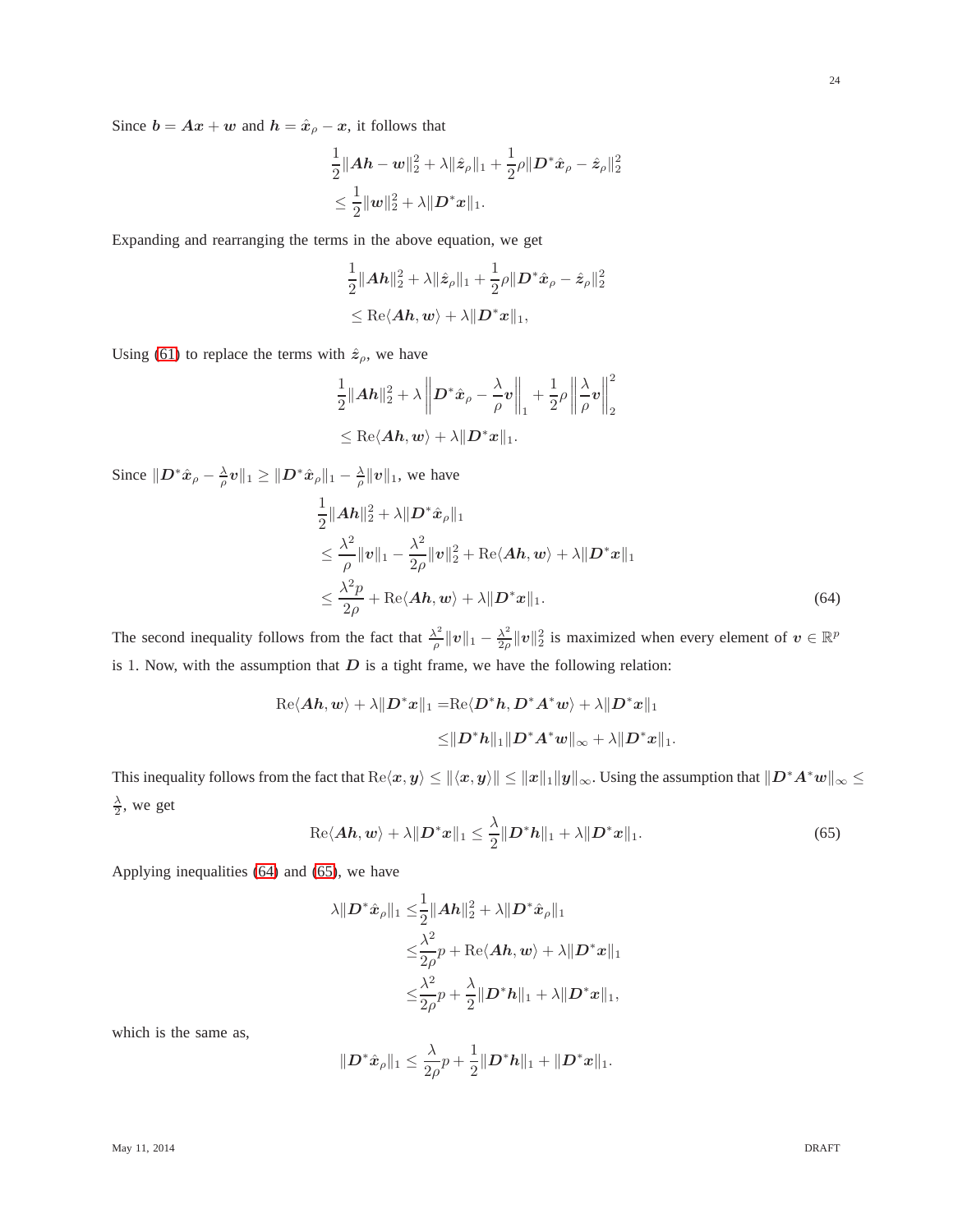Since we have  $h = \hat{x}_{\rho} - x$ , it follows that

$$
||D^*h + D^*x||_1 \leq \frac{\lambda}{2\rho}p + \frac{1}{2}||D^*h||_1 + ||D^*x||_1,
$$

and hence

$$
\begin{aligned} &\|D_{\mathcal{T}}^*h+D_{\mathcal{T}}^*x\|_1+\|D_{\mathcal{T}^c}^*h+D_{\mathcal{T}^c}^*x\|_1\\ &\leq \frac{\lambda}{2\rho}p+\frac{1}{2}\|D_{\mathcal{T}}^*h\|_1+\frac{1}{2}\|D_{\mathcal{T}^c}^*h\|_1+\|D_{\mathcal{T}}^*x\|_1+\|D_{\mathcal{T}^c}^*x\|_1. \end{aligned}
$$

Applying the triangle inequality to the left handside of above inequality, we results in

$$
\begin{aligned}&-\|\bm{D}_{\mathcal{T}}^* \bm{h}\|_1+\|\bm{D}_{\mathcal{T}}^* \bm{x}\|_1+\|\bm{D}_{\mathcal{T}^c}^* \bm{h}\|_1-\|\bm{D}_{\mathcal{T}^c}^* \bm{x}\|_1\\&\leq \frac{\lambda}{2\rho}p+\frac{1}{2}\|\bm{D}_{\mathcal{T}}^* \bm{h}\|_1+\frac{1}{2}\|\bm{D}_{\mathcal{T}^c}^* \bm{h}\|_1+\|\bm{D}_{\mathcal{T}}^* \bm{x}\|_1+\|\bm{D}_{\mathcal{T}^c}^* \bm{x}\|_1.\end{aligned}
$$

After rearranging the terms, we have the following cone constraint,

$$
\|\mathbf{D}_{\mathcal{T}^c}^* \mathbf{h}\|_1 \leq \frac{\lambda}{\rho} p + 3\|\mathbf{D}_{\mathcal{T}}^* \mathbf{h}\|_1 + 4\|\mathbf{D}_{\mathcal{T}^c}^* \mathbf{x}\|_1. \tag{66}
$$

#### **REFERENCES**

- <span id="page-24-0"></span>[1] E. J. Cand`es and M. B. Wakin, "An introduction to compressive sampling," *IEEE Signal Process. Mag.*, vol. 25, no. 2, pp. 21 –30, Mar. 2008.
- [2] E. J. Candès, J. Romberg, and T. Tao, "Robust uncertainty principles: exact signal reconstruction from highly incomplete frequency information," *IEEE Trans. Inf. Theory*, vol. 52, no. 2, pp. 489 – 509, Feb. 2006.
- <span id="page-24-1"></span>[3] E. J. Cand`es and T. Tao, "Near-optimal signal recovery from random projections: Universal encoding strategies?" *IEEE Trans. Inf. Theory*, vol. 52, no. 12, pp. 5406 –5425, Dec. 2006.
- <span id="page-24-2"></span>[4] Y. C. Eldar and G. Kutyniok, *Compressed Sensing: Theory and Applications*. Cambridge University Press, 2012.
- <span id="page-24-3"></span>[5] T. Blumensath and M. E. Davies, "Iterative hard thresholding for compressed sensing," *Applied and Computational Harmonic Analysis*, vol. 27, no. 3, pp. 265 – 274, 2009. [Online]. Available:<http://www.sciencedirect.com/science/article/pii/S1063520309000384>
- <span id="page-24-4"></span>[6] J. A. Tropp and A. C. Gilbert, "Signal recovery from random measurements via orthogonal matching pursuit," *IEEE Trans. Inf. Theory*, vol. 53, no. 12, pp. 4655 –4666, Dec. 2007.
- <span id="page-24-5"></span>[7] S. S. Chen, D. L. Donoho, and M. A. Saunders, "Atomic decomposition by basis pursuit," *SIAM Rev.*, vol. 43, no. 3, pp. 129 –159, Mar. 2001.
- <span id="page-24-6"></span>[8] T. Hastie, R. Tibshirani, and J. Friedman, *The Elements of Statistical Learning: Data, Mining, Intereference, and Prediction, 2nd ed*. New York: Springer, 2009.
- [9] E. J. Cand`es, "The restricted isometry property and its implications for compressed sensing," *C. R. Acad. Sci. Paris, Ser. I*, 2008.
- <span id="page-24-7"></span>[10] P. Bickel, Y. Ritov, and A. Tsybakov, "Simultaneous analysis of lasso and dantzig selector," *Ann. Statist.*, 2009.
- <span id="page-24-8"></span>[11] T. Blumensath and M. E. Davies, "Normalized iterative hard thresholding: Guaranteed stability and performance," *IEEE J. Sel. Topics Signal Process.*, vol. 4, no. 2, pp. 298–309, 2010.
- <span id="page-24-9"></span>[12] E. J. Cand`es, Y. C. Eldar, D. Needell, and P. Randall, "Compressed sensing with coherent and redundant dictionaries," *Appl. Comput. Harmon. Anal.*, 2011.
- <span id="page-24-10"></span>[13] S. Nam, M. E. Davies, M. Elad, and R. Gribonval, "The cosparse analysis model and algorithms," *Applied and Computational Harmonic Analysis*, vol. 34, no. 1, pp. 30 – 56, 2013. [Online]. Available:<http://www.sciencedirect.com/science/article/pii/S1063520312000450>
- <span id="page-24-11"></span>[14] T. Peleg and M. Elad, "Performance guarantees of the thresholding algorithm for the cosparse analysis model," *IEEE Trans. Ind. Informat.*, vol. 59, no. 3, pp. 1832–1845, 2013.
- [15] R. Giryes, S. Nam, M. Elad, R. Gribonval, and M. E. Davies, "Greedy-like algorithms for the cosparse analysis model," *Linear Algebra and its Applications*, no. 0, pp. –, 2013. [Online]. Available:<http://www.sciencedirect.com/science/article/pii/S0024379513001870>